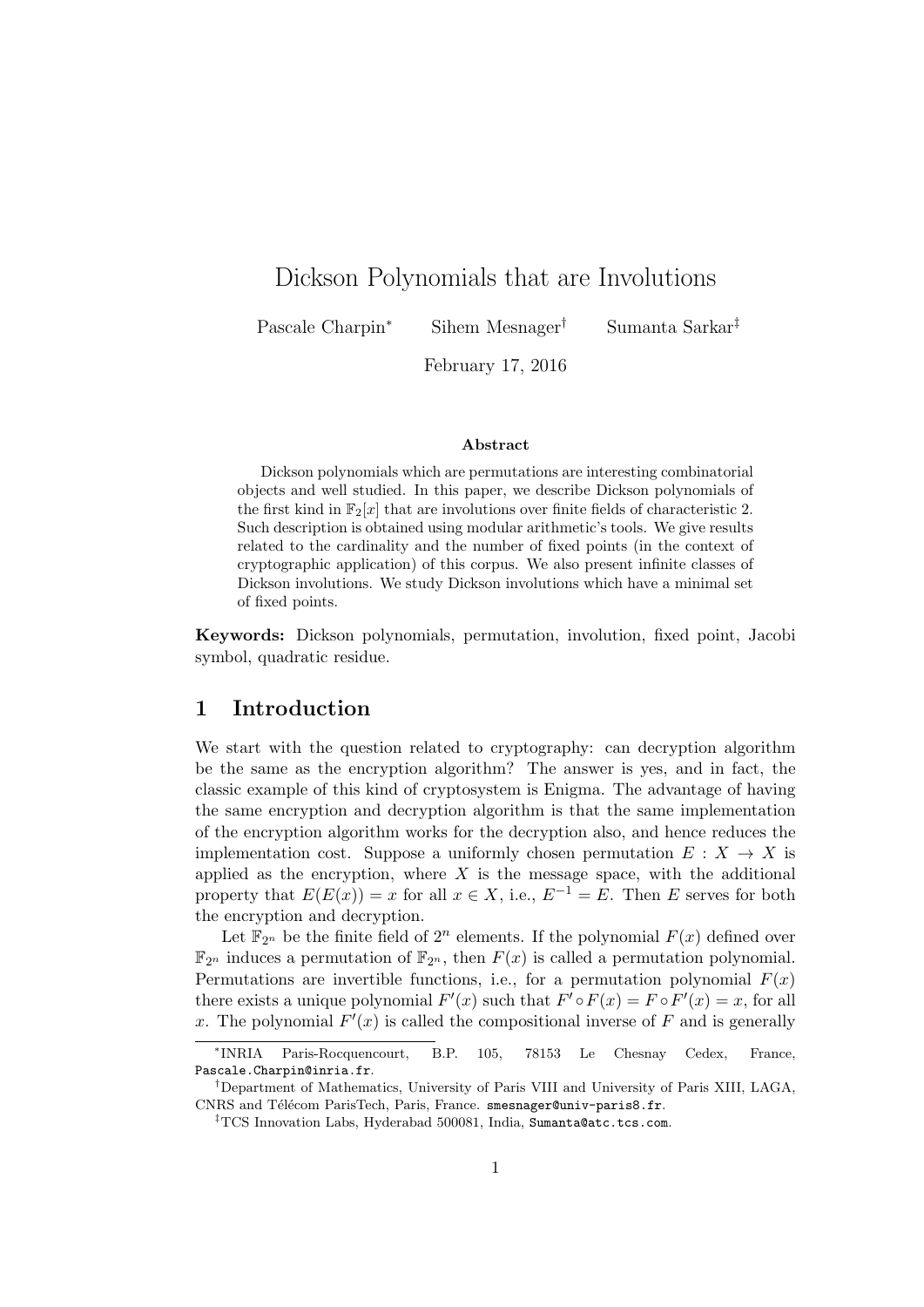denoted by  $F^{-1}$ . Permutation polynomial is well known for its application in cryptography, coding theory, combinatorial design, etc. For instance, in block ciphers, a permutation  $F$  is used as an S-box to build the confusion layer during the encryption process, while in the decryption the inverse of  $F$  is required.

A permutation polynomial  $F(x)$  for which  $F \circ F(x) = x$  is called *involution*, and from the above discussions, it is clear that involution property is important in applications. Dickson polynomials form an important class of permutation polynomials. We would like to refer to the book of Lidl, Mullen and Turnwald [7], where the work on Dickson polynomials, and its developments are presented. Our results are widely derived from those of [7, Chapter 2-3]. Moreover, the Dickson permutations that decompose in cycles of same length are generally studied in [10]; more applications are presented in [11]. Our purpose is to describe precisely this corpus in the case of cycles of length 2, for such permutations over any finite field of characteristic 2. Some proofs are given for clarity; our aim is to propose a clear understanding in order to use easily Dickson involutions.

The Dickson polynomials have been extensively investigated in recent years under different contexts (see for instance  $[2, 4, 5, 8, 9, 12]$ ). In this paper we treat Dickson polynomials of the first kind defined on a finite field of order  $2^n$ .

Definition 1 The Dickson polynomial of the first kind of degree k in indeterminate x and with parameter  $a \in \mathbb{F}_{2^n}^*$  is defined by

$$
D_k(x, a) = \sum_{i=0}^{\lfloor k/2 \rfloor} \frac{k}{k-i} \binom{k-i}{i} a^k x^{k-2i}, \ k \ge 2 \tag{1}
$$

where  $|k/2|$  denotes the largest integer less than or equal to  $k/2$ .

We treat here the polynomials  $D_k(x, 1)$  that we will denote by  $D_k(x)$  throughout this paper. The set of k such that  $D_k$  is a permutation of a given finite field  $\mathbb{F}_{2^n}$ is well-known.

Our aim, in this paper, is the study of such polynomials  $D_k(x)$  which induce an involution of any fixed finite field. After some preliminaries, in Section 2, the characterization of Dickson involutions is presented in Section 3 (see Theorem 3). Section 4 is devoted to the study of the corpus of involutions. We notably show that it consists in equivalence classes of size 4 and we compute the number of such classes. We also exhibit two infinite classes of Dickson involutions (Theorem 5). In Section 5, we study the fixed points of Dickson involutions. Our study reveals that they generally have a high number of fixed points. We propose lower bounds on this number. We give a precise description of the set of fixed points of Dickson involutions and study the case where this set has a minimal size, when  $n = 2m$ with m even. We prove that such minimal set is equal to  $\mathbb{F}_{2\frac{m}{2}}$  and we characterize the Dickson involutions which have such set of fixed points (Section 5.3). At the end we give some numerical results.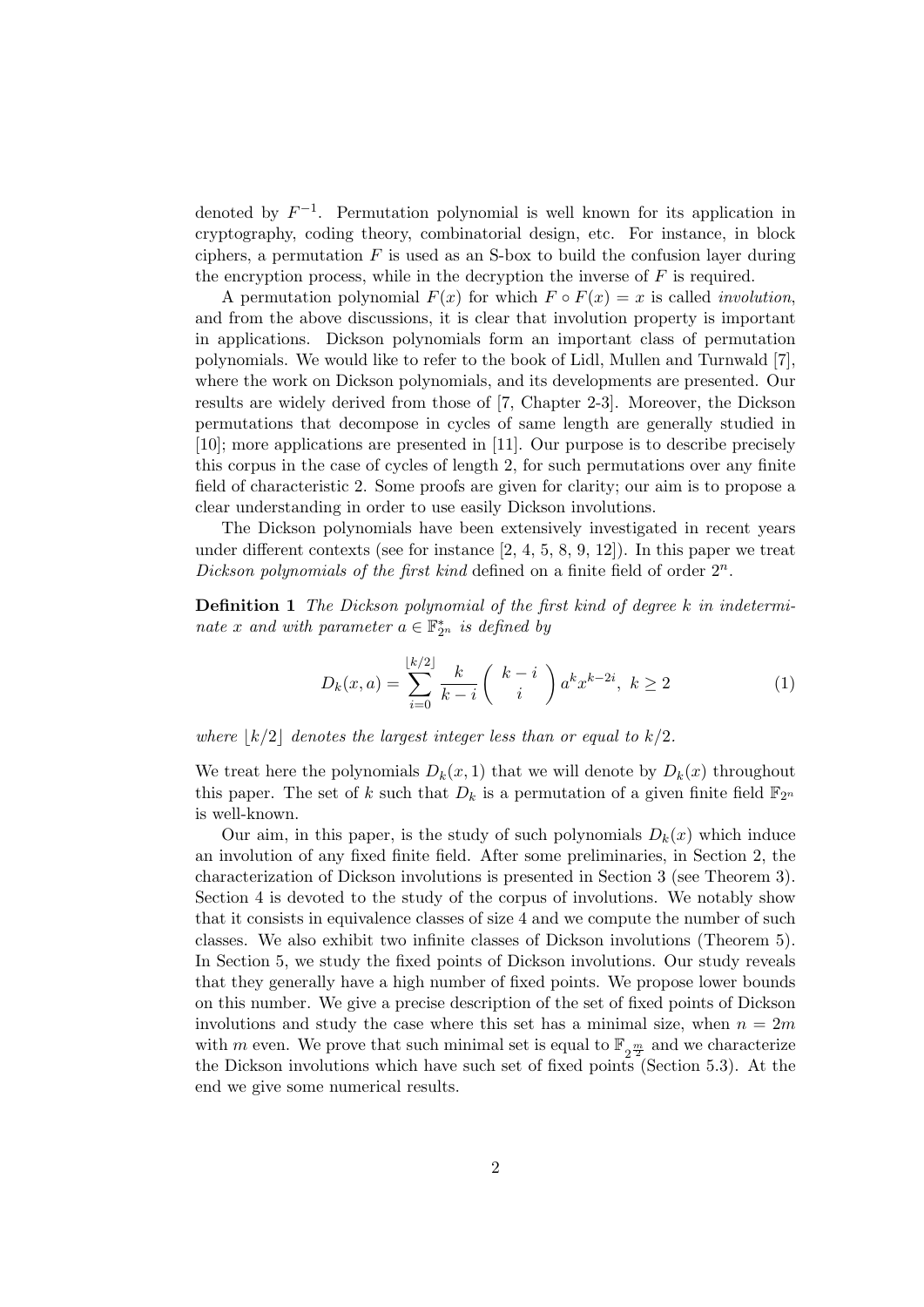### 2 Basic properties

Here we introduce some useful properties, on the Dickson polynomials of  $\mathbb{F}_2[x]$ . Note that they are known in many different contexts. Dickson polynomial  $D_k \in$  $\mathbb{F}_2[x]$  are recursively defined by

$$
D_0(x) = 0 \text{ and } D_1(x) = x;
$$
  
\n
$$
D_{i+2}(x) = x D_{i+1}(x) + D_i(x).
$$
\n(2)

Using this definition it is easy to prove the next properties which we use in the sequel.

**Proposition 1** The polynomials defined by  $(2)$  satisfy:

- deg $(D_i) = i$ ,
- $D_{2i}(x) = (D_i(x))^2$ ,
- $D_{ij}(x) = D_i(D_j(x)),$
- $D_i(x + x^{-1}) = x^i + x^{-i}$ ,

for all x, for any integer  $i, j > 0$ .

In this paper, we identify a polynomial on  $\mathbb{F}_{2^n}$  (for some *n*) with its corresponding mapping  $x \mapsto F(x)$  from  $\mathbb{F}_{2^n}$  to  $\mathbb{F}_{2^n}$ ; F is a permutation when this mapping is bijective. Concerning the Dickson polynomials, we have the following fundamental result.

**Theorem 1** [7, Theorem 3.2] The Dickson polynomial  $D_k \in \mathbb{F}_2[x]$  is a permutation on  $\mathbb{F}_{2^n}$  if and only if  $gcd(k, 2^{2n} - 1) = 1$ .

Some permutations are involutive and are then called involutions.

**Definition 2** We say that F is an involution on  $\mathbb{F}_{2^n}$  when it satisfies

$$
F \circ F(x) = x, \text{ for all } x \in \mathbb{F}_{2^n}.
$$

Note that an involution is equal to its compositional inverse. We will use later the Jacobi symbols. We now give its definition and some of its basic properties. Recall that an integer a is a quadratic residue modulo a prime p if and only if there is an integer u such that  $a \equiv u^2 \pmod{p}$ .

**Definition 3** Let P be an odd integer,  $P > 2$ , and  $P = p_1^{a_1} p_2^{a_2} \ldots p_k^{a_k}$  be the decomposition of P in prime factors. Let a be any integer. The Jacobi symbol of a is

$$
Jac(a, P) = \left(\frac{a}{P}\right) = \left(\frac{a}{p_1}\right)^{a_1} \dots \left(\frac{a}{p_k}\right)^{a_k}
$$

.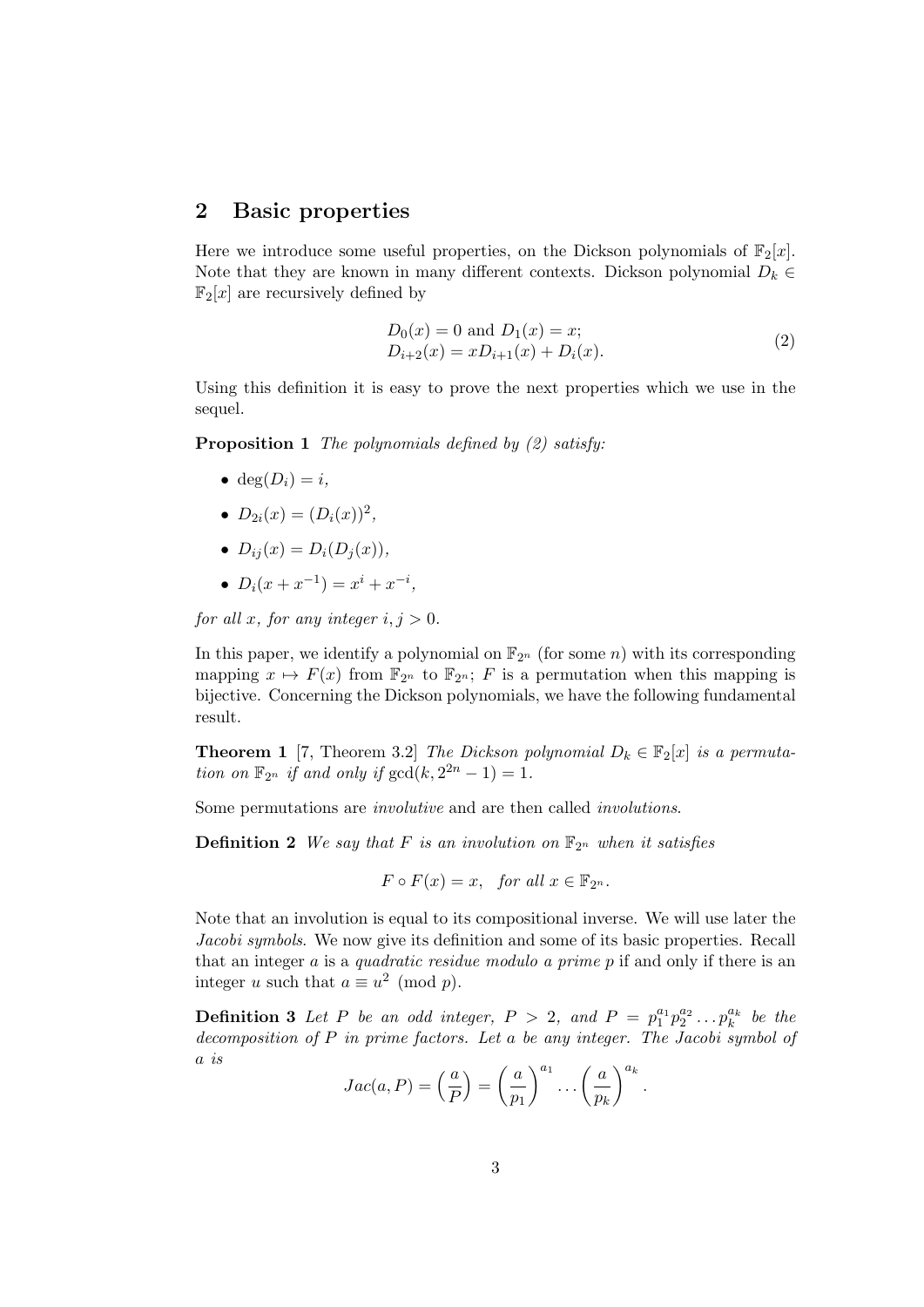where  $\left(\frac{a}{n}\right)$ pi ), called a Legendre symbol, is as follows defined : it is equal to 0 if  $p_i$ divides a; otherwise we have:

$$
\begin{pmatrix} a \\ p_i \end{pmatrix} = \begin{cases} 1 & \text{if } a \text{ is a quadratic residue modulo } p_i, \\ i.e., \text{ there is } k > 0 \text{ such that } a \equiv k^2 \pmod{p_i}; \\ -1 & \text{if } a \text{ is not a quadratic residue modulo } p_i. \end{cases}
$$

And we have these well-known formula on the values  $Jac(a, P)$  where a and b are any integer.

$$
\left(\frac{ab}{P}\right) = \left(\frac{a}{P}\right)\left(\frac{b}{P}\right). \tag{3}
$$

$$
\left(\frac{-1}{P}\right) = (-1)^{\frac{P-1}{2}} \text{ and } \left(\frac{2}{P}\right) = (-1)^{\frac{P^2-1}{8}}.
$$
 (4)

$$
a \equiv b \pmod{P} \implies \left(\frac{a}{P}\right) = \left(\frac{b}{P}\right). \tag{5}
$$

Note that if  $Jac(a, P) = -1$  then a is a quadratic nonresidue modulo P.

### 3 Dickson polynomials which induce involutions

A priori, the Dickson permutations cannot be involutive since they are obtained recursively. However they are permutations on a specific finite field. Let  $n = 2m$ and k such that  $gcd(k, 2<sup>n</sup> - 1) = 1$ . Then  $D_k$  permutes  $\mathbb{F}_{2<sup>m</sup>}$ . What happens when we compute  $D_k \circ D_k$  ?

From Proposition 1, we have  $D_k(D_k(x)) = D_{k^2}(x)$ . Thus  $D_k$  is an involution on  $\mathbb{F}_{2^m}$  if and only if  $D_{k^2}(x) \equiv x \pmod{x^{2^m}+x}$ . For instance, for  $m=2\ell$ ,

 $D_{2^{\ell}} : x \mapsto x^{2^{\ell}}$  is an involution on  $\mathbb{F}_{2^m}$ .

We are going to describe the set of k such that  $D_k$  is an involution on  $\mathbb{F}_{2^m}$ , for any fixed m. The proofs of Theorem 2 and Corollary 1 below are derived from the results of [7, Chapters 2-3]. We give these proofs for clarity.

**Lemma 1** For all  $x \in \mathbb{F}_{2^m}$  there is  $\gamma \in \mathbb{F}_{2^n}^*$ ,  $n = 2m$ , such that  $x = \gamma + \gamma^{-1}$ . Moreover such a  $\gamma$  satisfies either  $\gamma^{2^m-1} = 1$  or  $\gamma^{2^m+1} = 1$ .

*Proof.* We denote by Tr the absolute trace on  $\mathbb{F}_{2^n}$ . For any  $x \in \mathbb{F}_{2^m}$ , there is  $\gamma$ such that  $x = \gamma + \gamma^{-1}$  if and only if the equation  $\gamma^2 + \gamma x + 1 = 0$  has a solution in  $\mathbb{F}_{2^n}^*$ . And this is equivalent to  $Tr(1/x) = 0$  which is satisfied for all  $x \in \mathbb{F}_{2^m}$ .

We have  $\gamma + \gamma^{-1}$  in  $\mathbb{F}_{2^m}$  if and only if

$$
\left(\gamma + \frac{1}{\gamma}\right)^{2^m} = \gamma + \frac{1}{\gamma}, \text{ or equivalently } (\gamma^{2^m} + \gamma)(\gamma^{2^m+1} + 1) = 0,
$$

completing the proof.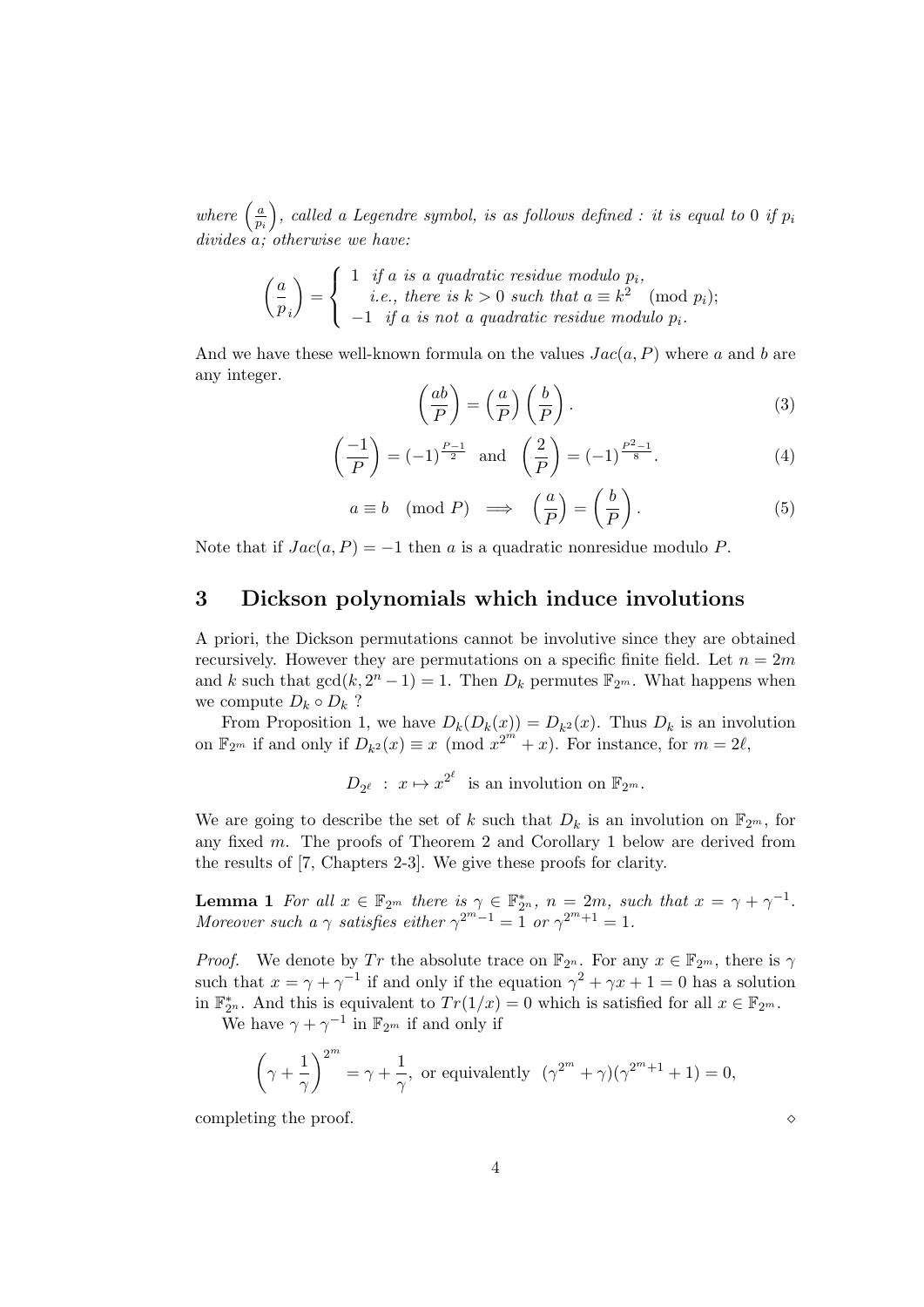**Theorem 2** Let  $k, \ell$  be two nonzero integers. Then

$$
D_k(x) \equiv D_\ell(x) \pmod{x^{2^m} + x}
$$

if and only if

$$
k \equiv \ell \pmod{2^m - 1} \text{ or } k \equiv -\ell \pmod{2^m - 1}
$$
  
and  

$$
k \equiv \ell \pmod{2^m + 1} \text{ or } k \equiv -\ell \pmod{2^m + 1}.
$$

*Proof.* Let us suppose that  $D_k(x) \equiv D_\ell(x)$  for any  $x \in \mathbb{F}_{2^m}$ . From Lemma 1, this is to say that for any  $x = \gamma + \gamma^{-1}$ 

$$
D_k(x) = \gamma^k + \left(\frac{1}{\gamma}\right)^k \equiv D_\ell(x) = \gamma^\ell + \left(\frac{1}{\gamma}\right)^\ell, \tag{6}
$$

applying Proposition 1, where  $\gamma \in \mathbb{F}_{2^n}^*$  such that  $\gamma^{2^m-1} = 1$  or  $\gamma^{2^m+1} = 1$ . Now (6) can be written

$$
\gamma^{\ell}(\gamma^{2k}+1) + \gamma^{k}(\gamma^{2\ell}+1) = 0 \Leftrightarrow (\gamma^{\ell}+\gamma^{k})(\gamma^{\ell+k}+1) = 0.
$$

Thus (6) is equivalent to  $\gamma^{\ell+k} = 1$  or  $\gamma^{k-\ell} = 1$ . Let  $\alpha$  be a primitive root of  $\mathbb{F}_{2^n}$ . We know that we have to consider two forms for  $\gamma: \gamma = \alpha^{s(2^m-1)}$  and  $\gamma = \alpha^{t(2^m+1)}$ for some s, t. Then (6) holds for any  $\gamma$  is if and only if the two following conditions are satisfied:

- if  $\gamma = \alpha^{s(2^m-1)}$  then  $k \pm \ell \equiv 0 \pmod{2^m+1}$ ;
- if  $\gamma = \alpha^{t(2^m+1)}$  then  $k \pm \ell \equiv 0 \pmod{2^m 1}$ .

 $\Diamond$ 

Now we can describe that cases where  $D_k(x) \equiv x \pmod{x^{2^m} + x}$ . The next corollary can be viewed as an instance of [7, Theorem 3.8].

**Corollary 1** Let  $n = 2m$ . Let us define

$$
K_n = \{ k \mid 1 \le k \le 2^n - 1, \ D_k(x) \equiv x \pmod{x^{2^m} + x} \}.
$$

Then  $K_n = \{ 1, 2^m, 2^n - 2^m - 1, 2^n - 2 \}.$ 

*Proof.* Applying Theorem 2 to the case  $\ell = 1, k$  must be a solution of one of the four systems of congruences modulo  $2^n - 1$ :

(i) 
$$
k \equiv 1 \pmod{2^m - 1}
$$
 and  $k \equiv 1 \pmod{2^m + 1}$  (ii)  $k \equiv 1 \pmod{2^m - 1}$  and  $k \equiv -1 \pmod{2^m + 1}$  (iii)  $k \equiv -1 \pmod{2^m - 1}$  and  $k \equiv 1 \pmod{2^m + 1}$  (iv)  $k \equiv -1 \pmod{2^m - 1}$  and  $k \equiv -1 \pmod{2^m + 1}$ ).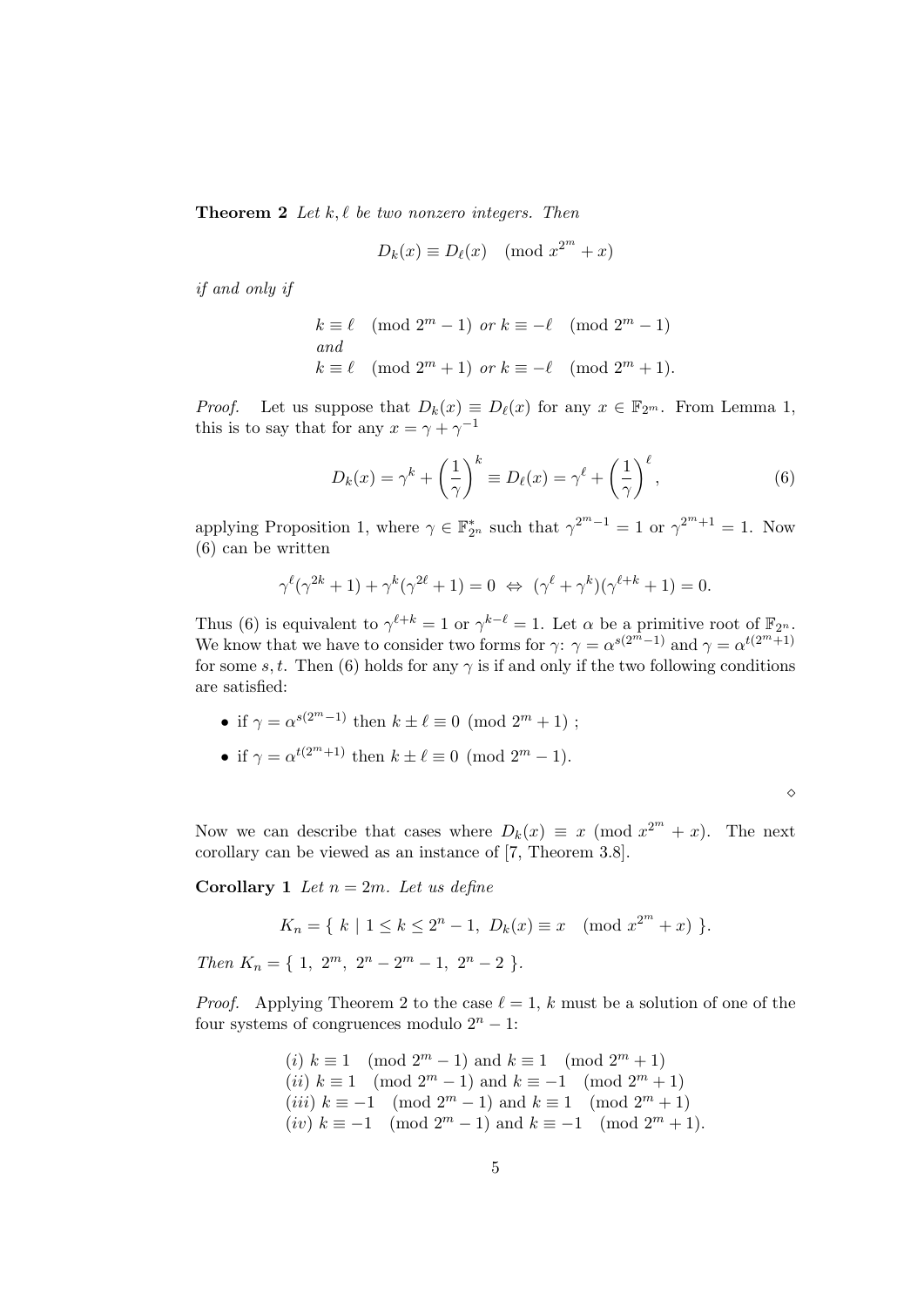If  $k < 2^m - 1$  then  $k = 1$  (case (i)). Moreover  $k = 2^m$  is a solution of (ii). We now assume that  $2^m < k$ .

Now (i) implies that  $(2^m - 1)$  and  $(2^m + 1)$  divide  $k - 1$ . Since  $(2^m - 1)$  and  $(2<sup>m</sup>+1)$  are odd and coprime, only  $k = 2<sup>n</sup>$  is a solution of (i) and  $2<sup>n</sup> \equiv 1$  modulo  $(2<sup>n</sup> - 1)$ . Similarly, (iv) implies that  $2<sup>n</sup> - 1$  divides  $k + 1$  so that only  $k = 2<sup>n</sup> - 2$ is a solution of (iv).

The congruence (ii) implies that  $(2^m - 1)$  divides  $k - 1$  and  $(2^m + 1)$  divides  $k + 1$ . Thus there is b such that

$$
k = b(2m - 1) + 1 = b(2m + 1) - 2b + 1, i.e., k + 1 \equiv -2b + 2 \pmod{2m + 1},
$$

implying  $b \equiv 1 \pmod{2^m + 1}$  so that  $b = 1$ . Further  $k = 2^m$ .

The congruence (iii) implies that  $(2^m - 1)$  divides  $k + 1$  and  $(2^m + 1)$  divides  $k-1$ . Thus there is b such that

$$
k=b(2^m+1)+1=b(2^m-1)+2b+1,\ i.e., \ k+1\equiv 2b+2 \pmod{2^m-1},
$$

implying  $b \equiv -1 \pmod{2^m - 1}$  so that  $b = 2^m - 2$ . Further

$$
k = (2m - 2)(2m + 1) + 1 = 22m - 2m + 1.
$$

♦

Now we are able to describe the set of Dickson involutions. We first need to eliminate the elements of  $K_n$  which are not quadratic residues modulo  $2^n - 1$ .

**Lemma 2** Let  $n = 2m$ . Then

- $2^n 2^m 1$  and  $2^n 2$  are quadratic nonresidues modulo  $2^n 1$ .
- $2^m$  is a quadratic residue modulo  $2^n 1$  if and only if m is even and the square roots are  $2^{m/2}S_n$  where  $S_n$  are the square roots of 1 modulo  $2^n - 1$ .

*Proof.* Since  $2^{n} - 1 \equiv 3 \pmod{4}$ ,  $2^{n-1} - 1$  is an odd integer. Thus we have

$$
\left(\frac{-1}{2^{n}-1}\right) = (-1)^{\frac{(2^{n}-1)-1}{2}} = (-1)^{2^{n-1}-1} = -1.
$$

On the other hand, one has that  $2^{n} - 1 \equiv 7 \pmod{8}$  for every  $n \ge 3$  which implies that  $\frac{(2^{n}-1)^{2}-1}{8}$  is an even integer. Thus

$$
\left(\frac{2}{2^{n}-1}\right) = (-1)^{\frac{(2^{n}-1)^{2}-1}{8}} = 1.
$$

by applying (4). Thus  $2^m - 2$  is a quadratic nonresidue modulo  $2^n - 1$ , using (5), since  $-1 \equiv 2^m - 2 \pmod{2^n - 1}$ . That implies also

$$
\left(\frac{2^n - 2^m - 1}{2^n - 1}\right) = \left(\frac{-2^m}{2^n - 1}\right) = \left(\frac{-1}{2^n - 1}\right)\left(\frac{2}{2^n - 1}\right)^m = -1,
$$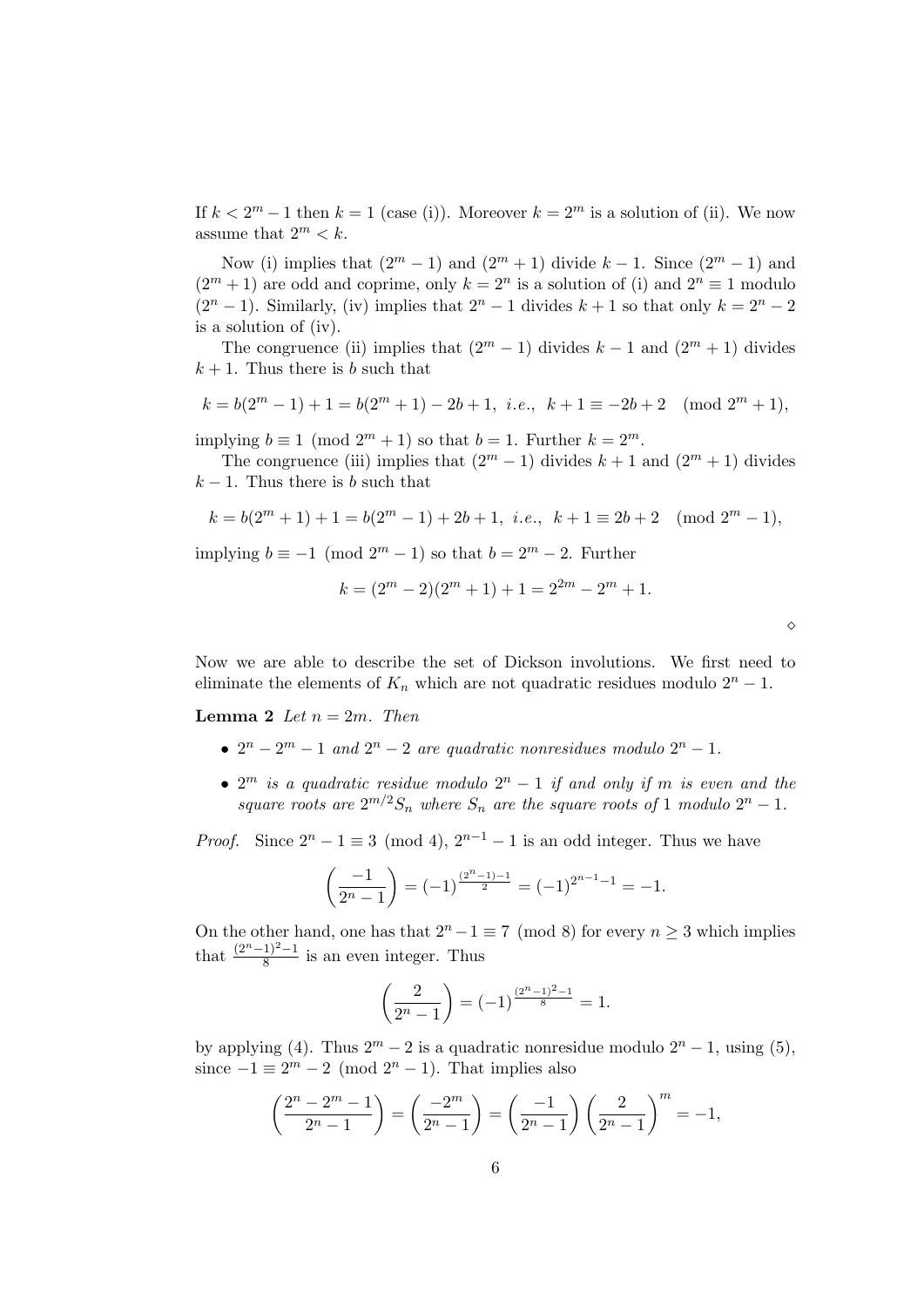since  $-2^m \equiv 2^n - 2^m - 1 \pmod{2^n - 1}$ . Thus  $2^n - 2^m - 1$  is a quadratic nonresidue modulo  $2^n - 1$ .

Secondly, since *n* is even, 3 divides  $2<sup>n</sup> - 1$ . Now, 2 is a quadratic nonresidue modulo 3 that is  $\left(\frac{2}{3}\right)$  $\left(\frac{2}{3}\right) = -1$  which implies that  $\left(\frac{2^m}{3}\right)$  $\binom{m}{3} = (-1)^m = 1$  if and only if m is even. Therefore, according to the preceding result, if m is odd,  $2^m$  is a quadratic nonresidue modulo  $2^n - 1$ . If m is even,  $2^m$  is clearly a quadratic residue since  $(2^{m/2})^2 \equiv 2^m$  modulo  $2^n - 1$ . Now, set

$$
S_n = \{ u \mid 1 \le u \le 2^n - 2, u^2 \equiv 1 \pmod{2^n - 1} \}.
$$
 (7)

Note that the map  $k \mapsto 2^{m/2}k$  is a one-to-one map from the set  $S_n$  of all square roots of 1 modulo  $2^n - 1$  to the set of all square roots of  $2^m$  modulo  $2^n - 1$ .

**Theorem 3** Consider the Dickson polynomials  $D_k$ ,  $1 \le k \le 2^n - 1$ ,  $n = 2m$  with  $m \geq 2$ . Let  $S_n$  be defined by (7). Then  $D_k$  is an involution on  $\mathbb{F}_{2^m}$  if and only if

- $k \in S_n$ , when m is odd;
- $k \in S_n \cup 2^{m/2}S_n$  if m is even.

*Proof.* We will always consider  $D_k(x) \pmod{x^{2^m}+x}$ . This polynomial induces an involution if and only if

$$
D_k \circ D_k(x) = D_{k^2}(x) = x, \text{ for all } x \in \mathbb{F}_{2^m}.
$$

From Corollary 1, this is to say that  $k^2 \in \{1, 2^m, 2^n - 2^m - 1, 2^n - 2\}$  where  $k^2$ is computed modulo  $2^n - 1$ . According to Lemma 2, that is equivalent to  $k \in S_n$ if m is odd and  $k \in S_n \cup 2^{m/2}S_n$  if m is even.

**Remark 1** For all  $u \in S_n$ ,  $u^2 \equiv 1 \pmod{2^n - 1}$  implies  $gcd(u, 2^n - 1) = 1$ . Therefore, we have, for even m,  $gcd(2^{m/2}u, 2^n - 1) = 1$ . This is to say that the hypothesis  $gcd(k, 2<sup>n</sup> - 1) = 1$  is not necessary in the previous theorem.

#### 4 The set of Dickson involutions

We consider involutions of  $\mathbb{F}_{2^m}$  and  $n = 2m$  in all this section. There are some immediate observations. Let  $S_n$  be defined by (7) and

$$
K_n = \{ 1, 2^m, 2^n - 2^m - 1, 2^n - 2 \} \equiv \{ \pm 1, \pm 2^m \} \pmod{2^n - 1}
$$

Note that  $K_n$  is a multiplicative subgroup of  $S_n$ . Define an equivalence relation over  $S_n$ :

$$
s_1 \sim s_2 \quad \text{if and only if} \quad \frac{s_1}{s_2} \in K_n. \tag{8}
$$

**Lemma 3** Denote by  $\sigma(s)$  the class of  $s \in S_n$ , according to the relation (8). Then  $\sigma(s) = \{s, -s, 2^m s, -2^m s\}$  and we have

$$
D_t(x) \equiv D_s(x) \pmod{x^{2^m} + x}, \text{ for any } t \in \sigma(s).
$$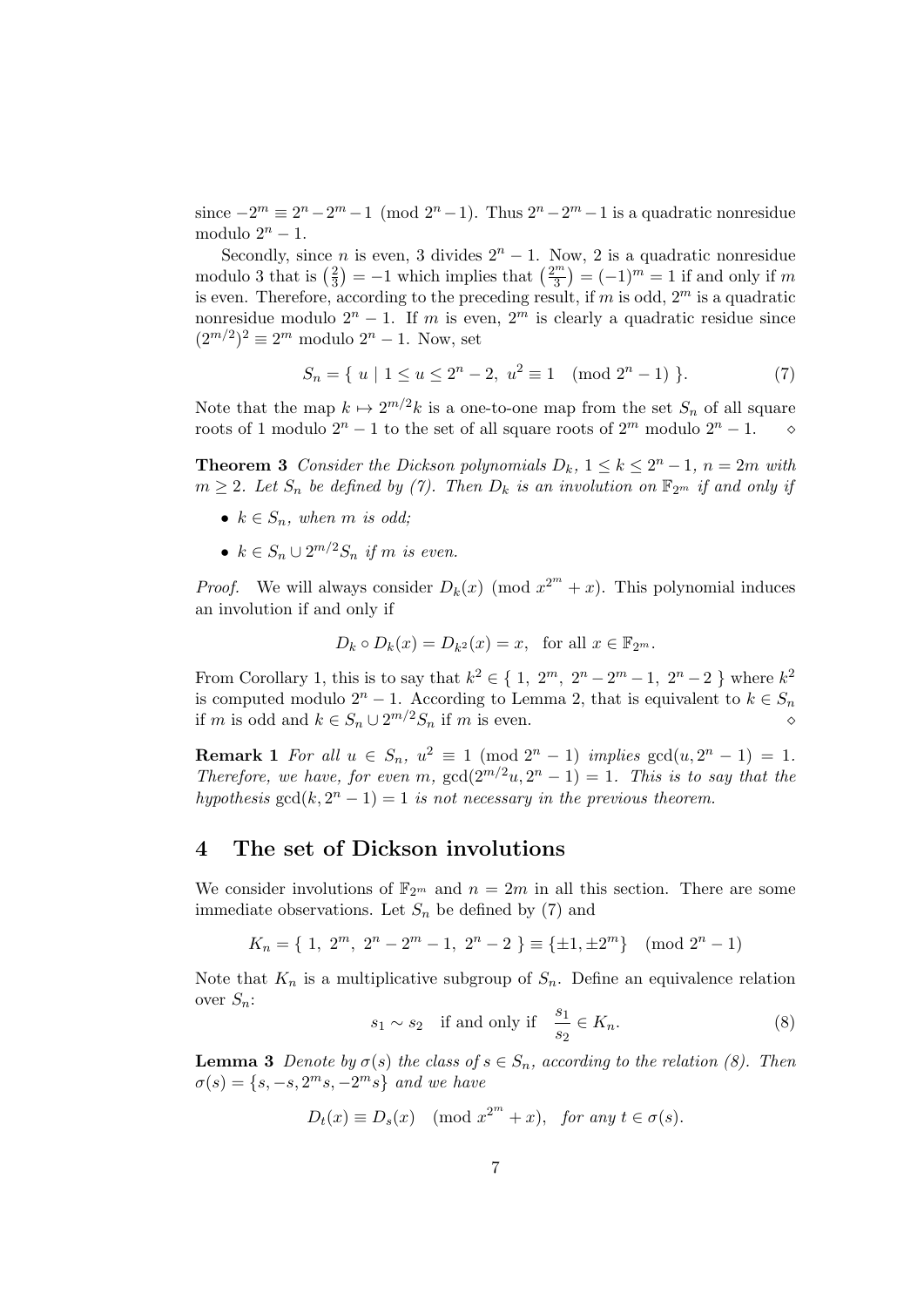*Proof.* One simply observe that if s and t belong to the same class then  $D_s$  and  $D_t$  induce the same permutation on  $\mathbb{F}_{2^m}$ . Indeed, in this case there exists  $k \in K_n$ such that  $t = ks$ . Therefore, according to Corollary 1 and to Proposition 1, we have for all  $x \in \mathbb{F}_{2^m}$ 

$$
D_t(x) = D_{sk}(x) = D_s \circ D_k(x) = D_s \circ D_1(x) = D_s(x) \pmod{x^{2^m} + x}.
$$

 $\Diamond$ 

Hence each class different from the class of 1 leads to a different non-trivial involution. We will give the exact number of such classes for a fixed  $n$  in the next subsection. The Dickson polynomials are closed with respect to composition of polynomials. Moreover the commutativity of integers imply that this composition is commutative. Thus for two non trivial involutions  $D_s$  and  $D_t$  of  $\mathbb{F}_{2^m}$  we have

$$
(D_s \circ D_t)^{-1} = D_t^{-1} \circ D_s^{-1} = D_t \circ D_s = D_{ts} = D_{st},
$$

proving that  $D_{st}$  is an involution too. Now, if s and t are in the same class then  $D_{st} = D_{s^2}$ , from Lemma 3, where s is a square root of 1 so that  $D_{st}(x) \equiv x$  $p(\text{mod } x^{2^m} + x)$ . Now suppose that  $t \notin \sigma(s)$ . If m is even and  $t \in \sigma(2^{m/2}s)$  then  $D_{st} = (D_{s^2})^{2^{m/2}}$  so that  $D_{st}(x) \equiv x^{m/2} \pmod{x^{2^m}+x}$ . Otherwise, in other cases, there are more than 4 classes and st (mod  $2^{n}-1$ ) = r where r is not in the classes  $\{s, t, 2^{m/2}, 2^{m/2}s\}$  (see Example 2 later). We summarize these results with the next lemma.

**Lemma 4** If  $D_s$  and  $D_t$  are two Dickson involutions of  $\mathbb{F}_{2^m}$  then  $D_s \circ D_t = D_{st}$ is an involution too. Moreover:

- If  $t \in \sigma(s)$  then st (mod  $2^n 1 \in \sigma(1)$ .
- If  $t = 2^{m/2}$  (m even) then  $st \in \sigma(2^{m/2}s)$ .
- If  $t \in \sigma(2^{m/2}s)$  (m even) then st (mod  $2^n 1 \in \sigma(2^{m/2})$ .
- $\bullet$  Otherwise, and assuming that  $s, t$  are two representatives of non trivial classes we get st  $(\text{mod } 2^n - 1) = r$  where r is in another nontrivial class.

**Remark 2** Note that the three first assertions are in fact equivalences since st  $\in$  $\sigma(u)$  is equivalent to  $t \in \sigma(us^{-1}) \pmod{2^n-1} = \sigma(us)$  (s being a quadratic residue of 1 modulo  $2^n - 1$ , its inverse modulo  $2^n - 1$  is itself).

Example 1 n=6, m=3:  $K_6 = \{1, 8, 55, 62\} = S_6$ . For any  $k \in K_6$ ,  $D_k(x) = x$ modulo  $(x^8 + x)$ . For example

$$
D_{55}(x) = x + x^{33} + x^9 + x^{41} + x^{49} + x^5 + x^{37} + x^{53} + x^7 + x^{39} + x^{55} \equiv x \pmod{x^8 + x}.
$$

 $n=8$ ,  $m=4$ :  $K_8 = \{1, 16, 239, 254\}$  while  $S_8 = \{1, 16, 86, 101, 154, 169, 239, 254\}.$ Note that  $-86 = 169$ ,  $86 * 16 = 101$  and  $86 * (-16) = 154$ . Here the non trivial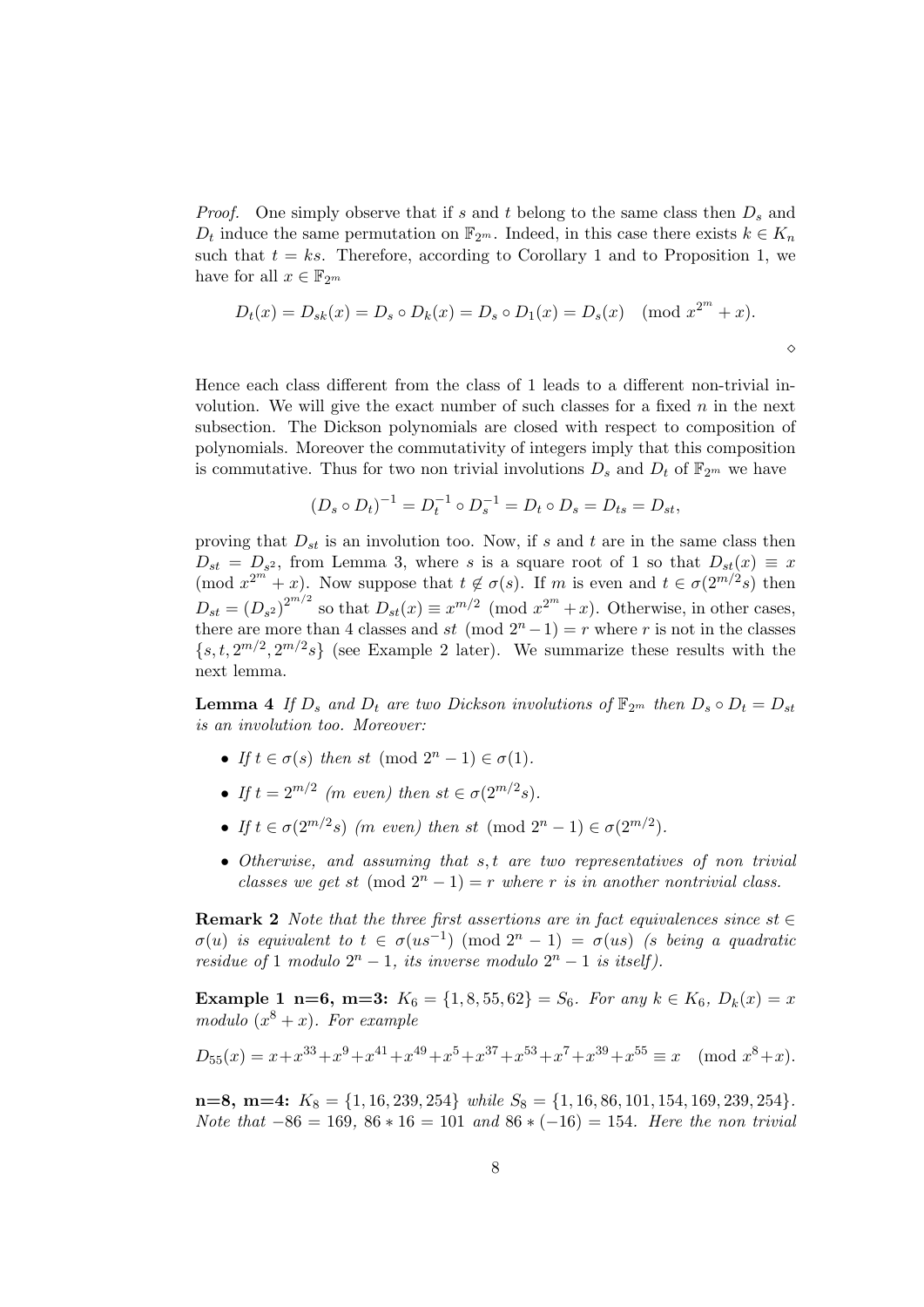involutions are the  $D_k(x) \pmod{x^{16}+x}$  with k in  $(S_8 \cup 4S_8) \setminus K_8$ . Thus, according to  $(8)$ , we get three such  $D_k$  which are the representatives of the three classes:

$$
k \in \{4, 64, 191, 251\} \cup \{86, 101, 154, 169\} \cup \{89, 149, 106, 166\}
$$

For instance

$$
D_4(x) = x^4 \pmod{x^{16} + x}
$$

$$
D_{86}(x) = x^2 + x^6 + x^{10} + x^{18} + x^{22} + x^{34} + x^{38} + x^{42} + x^{86} + x^{74} + x^{82} + x^{66} + x^{70}
$$
  
=  $x^2 + x^3 + x^4 + x^8 + x^{12} + x^{11} + x^{14}$  (mod  $x^{16} + x$ ).

while, with  $89 \equiv 86 * 4 \pmod{255}$ 

$$
D_{89}(x) = (D_{86}(x))^4 = x^2 + x^3 + x^{12} + x^8 + x^{11} + x + x^{14} \pmod{x^{16} + x}.
$$

n=10, m=5:  $K_{10} = \{ 1, 32, 991, 1022 \}$  while

$$
S_{10} = \{ 1, 32, 340, 373, 650, 683, 991, 1022 \}
$$

Here we have a unique non trivial involution over  $\mathbb{F}_{2^5}$ :  $D_{340}$ .

#### 4.1 The number of Dickson involutions

We now compute the number of Dickson polynomials which induce involutions on  $\mathbb{F}_{2^m}$ . To this end, we begin with a technical result.

**Lemma 5** The number of quadratic residues of 1 modulo  $2^n - 1$  is equal to  $2^7$ where  $\tau$  is the number of the prime factors in the prime decomposition of  $2^{n} - 1$ .

*Proof.* Given a positive integer p, let us denote  $\rho(p)$  the number of square roots of unity modulo p, that is, the number of solutions of the congruence equation :  $x^2 \equiv 1 \pmod{p}$ . Let us show that

$$
\rho(pq) = \rho(p)\rho(q), \quad \text{when } p \text{ and } q \text{ are coprime.} \tag{9}
$$

To this end, note that according to Chinese's Theorem,  $\mathbb{Z}/(pq)\mathbb{Z}$  is isomorphic to  $\mathbb{Z}/p\mathbb{Z} \times \mathbb{Z}/q\mathbb{Z}$  via the isomorphism

$$
\psi : x \in \mathbb{Z}/(pq)\mathbb{Z} \mapsto (x \pmod{p}, x \pmod{q}).
$$

By construction, in  $\mathbb{Z}/p\mathbb{Z} \times \mathbb{Z}/q\mathbb{Z}$ ,  $(a, b)^2 = (c, d)$  is equivalent to  $a^2 = c$  and  $b^2 = d$ so that  $\psi(x^2) = (x^2 \pmod{p}, x^2 \pmod{q})$ , proving (9).

Now, one has  $\rho(p^{\alpha}) = 2$  for any odd prime number p and positive integer  $\alpha$ . Indeed, suppose that  $x^2 \equiv 1 \pmod{p^{\alpha}}$ . Then

$$
x^2 - 1 = (x+1)(x-1) \equiv 0 \pmod{p^{\alpha}}.
$$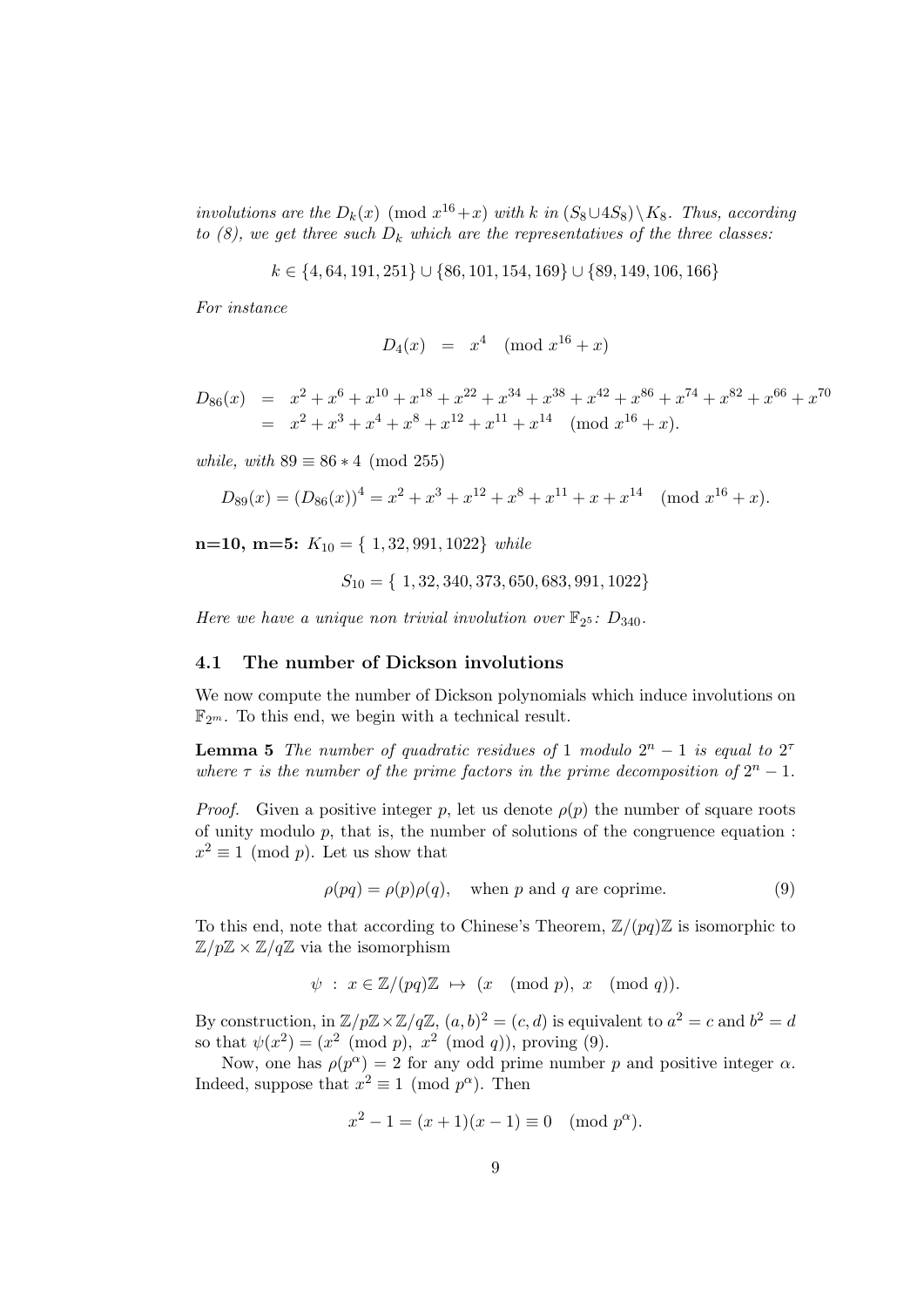and this is equivalent to

$$
x + 1 \equiv 0 \pmod{p^{\alpha}}
$$
 or  $x - 1 \equiv 0 \pmod{p^{\alpha}}$ ,

that is  $x \equiv \pm 1 \mod p^{\alpha}$ . Since  $2^{n} - 1$  is an odd number, we can write

$$
2^{n} - 1 = \prod_{i=1}^{\tau} p_i^{\alpha_i}, \ \ p_i \ \text{ is a prime factor},
$$

and the  $\alpha_i$ 's are positive integers. Then  $\rho(2^n - 1) = \prod_{i=1}^{\tau} \rho(p_i^{\alpha_i}) = 2^{\tau}$ .  $\qquad \qquad \diamond$ 

Then we have the following result on the number of Dickson polynomials that are involutions. Recall that for any such involution  $D_k$  there are four elements  $k' \in \sigma(k)$  providing the same involution (see Lemma 3). Thus, the number of Dickson involutions is the number of such classes  $\sigma(.)$ . The class of 1 is said *trivial* since  $D_1(x) = x$ .

**Theorem 4** Let m be a positive integer such that  $m > 1$  and set  $n = 2m$ . Let  $\tau$ be the number of prime factors in the decomposition of  $2^n - 1$ . Then the number of (non trivial) Dickson polynomials over  $\mathbb{F}_{2^m}$  which are involutions is equal to

$$
2^{\tau-2} - 1
$$
 if m is odd and  $2^{\tau-1} - 1$  if m is even.

*Proof.* Suppose that m is odd. According to Theorem 3,  $D_k$  is an involution if and only if  $k \in S_n$ , that is k is a quadratic residue of 1 modulo  $2^n - 1$ . The number of such k is equal to  $2^{\tau}$  by Lemma 5. Now, according to (8) and Lemma 3, the number of pairwise different Dickson polynomial is equal to  $2^{\tau}/4 = 2^{\tau-2}$ since  $K_n$  is of cardinality 4. Suppose that m is even. One can repeat again similar arguments as those of the odd case except that, in the even case,  $D_k$  is an involution if and only  $k \in S \cup 2^{m/2}S$ . It means that we have to replace  $2^{\tau}$  by  $2^{\tau+1}$ in the preceding calculation. We then conclude by excluding the class of 1.

**Remark 3** When m is odd, non trivial Dickson involutions exist for  $\tau > 2$ . Since  $n = 2m, 2^n - 1 = (2^m - 1)(2^m + 1)$ . If  $2^m - 1$  is prime and  $2^m + 1$  is a power of 3 then  $\tau = 2$ , implying that non trivial Dickson involutions do not exist. It is the case for  $n = 4, 6$ . We prove below that this never holds for  $m > 3$ .

**Proposition 2** Let  $\tau$  be the number of Dickson involutions on  $\mathbb{F}_{2^m}$ . Then  $\tau \geq 3$ for any  $m > 3$ , i.e., for any  $m > 3$  non trivial Dickson involutions do exist.

*Proof.* We assume that  $m > 3$ . When m is even we have

$$
2^{n} - 1 = (2^{m} + 1)(2^{m/2} - 1)(2^{m/2} + 1)
$$

implying  $\tau \geq 3$ . From now on m is odd. Thus 3 divides  $2^m + 1$  and we have  $2^m + 1 \equiv 3m \pmod{9}$  because

$$
2^{m} + 1 = (3 - 1)^{m} + 1
$$
  
=  $3^{m} + {m \choose 1} 3^{m-1}(-1) + \dots + {m \choose m-1} 3(-1)^{m-1}.$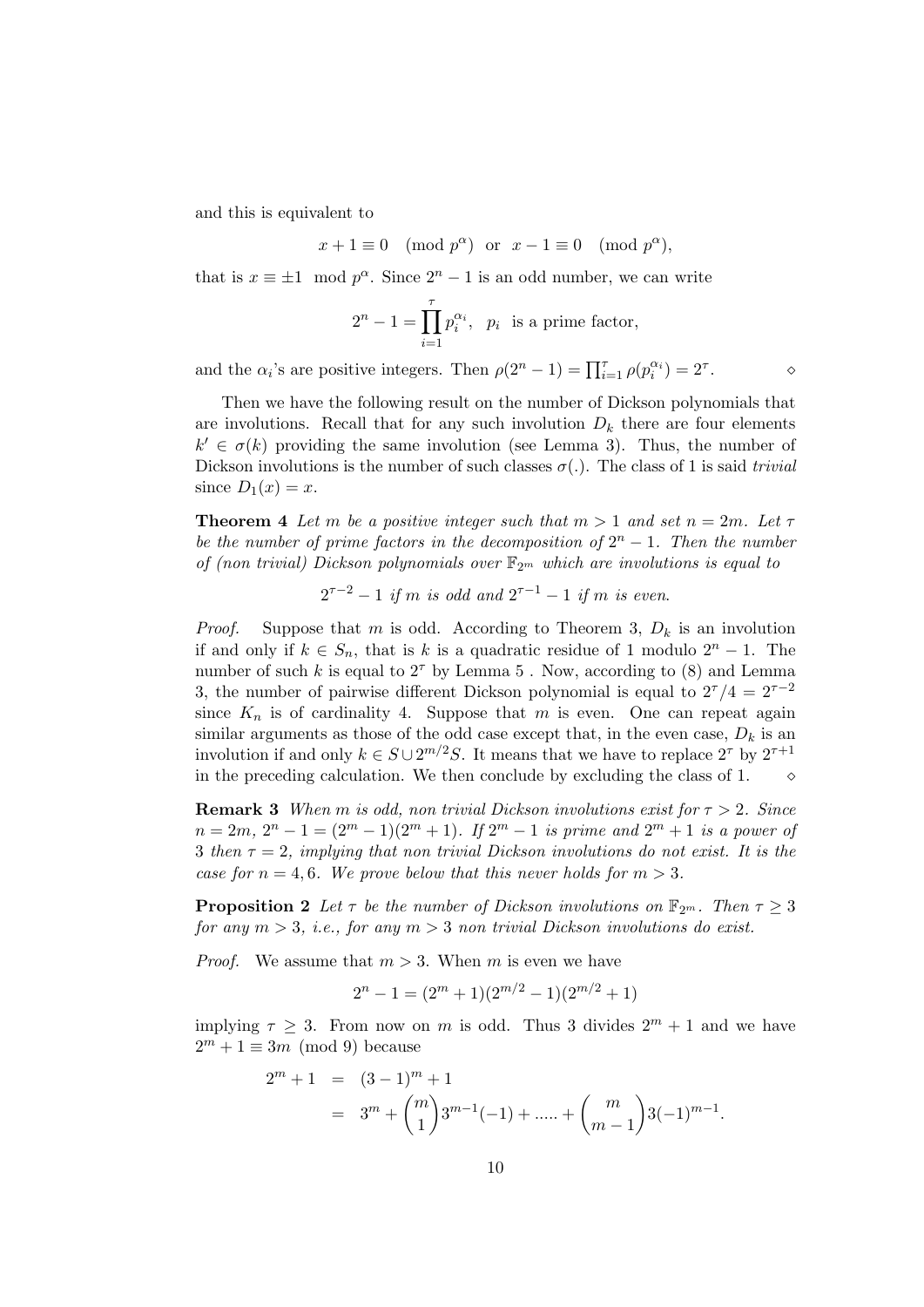If 3 does not divide m then  $2^m + 1 = 3\ell$  where  $\ell$  is coprime with 3 and with  $2^m - 1$ . In this case, we conclude that  $2<sup>n</sup> - 1$  has at least three prime divisors.

Now suppose that  $m = 3^{i}p$ , for some odd p which is coprime with 3. Then 9 divides  $2^m + 1$ . If  $p > 1$  then  $2^3 - 1$  and  $2^p - 1$ , which are coprime, both divide  $2^m - 1$  providing at least three prime divisors of  $2^n - 1$ . If  $p = 1$  then  $i \geq 2$  so that  $2^9 - 1$  divides  $2^m - 1$ . Since  $2^9 = 17 \times 73$ , we get again three prime divisors of  $2^n - 1$ .

- **Example 2**  $n = 4, 6$  We seen above that  $\tau = 2$ . There is no Dickson polynomials which are involutions except  $D_1(x) = x$ .
- $n = 8, m = 4, 2^{n} 1 = 255 = 17 \times 5 \times 3, \tau = 3$ . The number of nontrivial Dickson polynomials which are involutions is equal to  $2^{\tau-1} - 1 = 3$ .
- $n = 10, m = 5, 2<sup>n</sup> 1 = 1023 = 31 \times 11 \times 3, \tau = 3$ . The number of nontrivial Dickson polynomials which are involutions is equal to  $2^{\tau-2} - 1 = 1$ .
- $n = 12, m = 6, 2<sup>n</sup> 1 = 4095 = 3<sup>2</sup> \times 5 \times 7 \times 13, \tau = 4$ . The number of Dickson polynomials which are involutions is equal to  $2^{\tau-1} = 8$  if we include the trivial class  $\sigma(1)$ . A set of representatives of these classes is:

 $\{ 1, 181, 1574, 1756 \} \cup \{ 8, 1448, 307, 1763 \} \subset S_{12} \cup 8 * S_{12}.$ 

Note that  $181 * 1574 = -1756$  modulo 4095.

#### 4.2 Dickson involutions of very high degree

Our previous results show that it is generally easy to get a Dickson involution on  $\mathbb{F}_{2^m}$  by computation. However, for a very high m it could be difficult to obtain such involution which is neither trivial nor equal to  $x^{m/2}$  (m even). Also, it could be convenient to have the use of specific k such that  $D_k$  is an involution which is not trivial. To explain that this is possible, we exhibit below several infinite class of Dickson involutions.

**Theorem 5** Let  $n = 2m$ ,  $m \geq 4$ . Assume that  $gcd(m, 3) = 1$  and set  $n = 3r + e$ ,  $e \in \{1,2\}$ . Then the polynomial

$$
D_k(x)
$$
 (mod  $x^{2^m} + x$ ), where  $k = \begin{cases} (2^n - 1)/3 + 1 & \text{if } e = 2 \\ (2^n - 1)/3 - 1 & \text{if } e = 1 \end{cases}$ ,

is an involution of  $\mathbb{F}_{2^m}$ , such that  $k \notin \sigma(1)$ ; moreover for even  $m, k \notin \sigma(2^{m/2})$ . Consequently, the Dickson monomial  $D_k(x) = x^k$  is also an involution.

*Proof.* We first prove that  $k^2 = 1$  modulo  $2^n - 1$ :

$$
k^{2} - 1 = \left(\frac{2^{n} - 1}{3} \pm 1\right)^{2} - 1 = \left(\frac{2^{n} - 1}{3}\right)^{2} \pm \frac{2(2^{n} - 1)}{3}
$$

$$
= (2^{n} - 1)\left(\frac{2^{n} - 1 \pm 6}{9}\right)
$$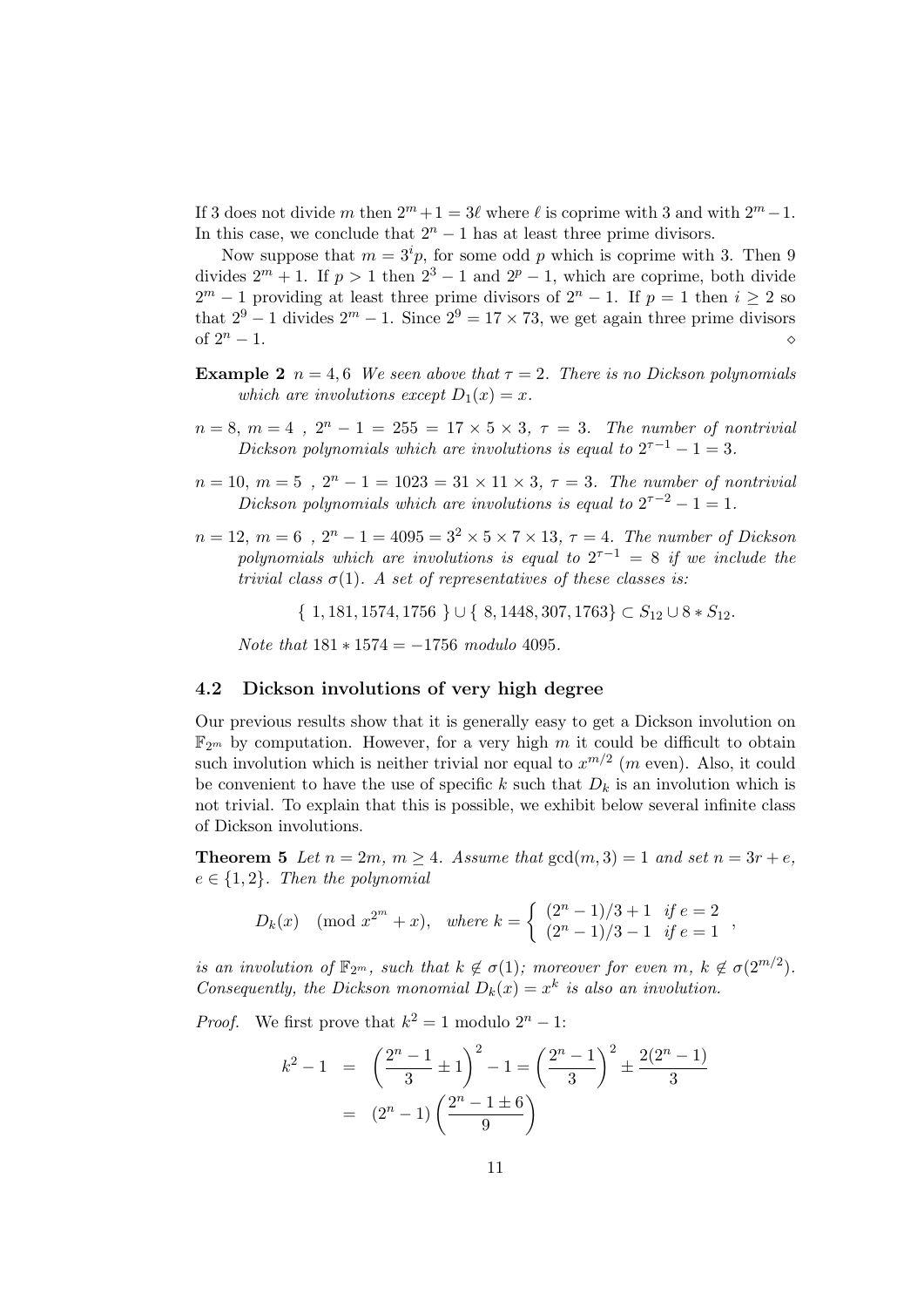with  $2^n = 2^e(2^3 + 1 - 1)^r \equiv 2^e(-1)^r \pmod{9}$ . Let  $a = 2^n - 1 \pm 6 \pmod{9}$ . We have to examine when a is zero modulo 9.

Note that, by hypothesis,  $e \neq 0$  since a cannot be 0 modulo 9 when  $e = 0$ . When  $e = 2$  (r even), we get  $2^n \equiv 4 \pmod{9}$ ; thus  $a \in \{0, -3\}$ . The value  $-3$ , obtained from  $a \equiv 4 - 1 - 6 \pmod{9}$  is not suitable. Hence, for  $e = 2$  we take  $a \equiv 4 - 1 + 6 \pmod{9}$ , that is  $k = (2^{n} - 1)/3 + 1$ . Similarly, if  $e = 1 \pmod{9}$  then  $2^{n} \equiv -2 \pmod{9}$  and  $a \in \{3, 0\}$ . In this case, only  $k = (2^{n} - 1)/3 - 1$  is suitable.

Now,  $k$  is given by its binary expansion. With this representation, the *weight* of k, say  $w(k)$ , is the number of terms of this expression. Here we have  $w(k) = m$ for  $e = 1$  and  $w(k) = m+1$  for  $e = 2$ . Recall that the class of 1 is  $K_n = {\pm 1, \pm 2^m}$ . Clearly the corresponding weights are  $\{1, n-1\}$  and this holds for the class of  $2^{m/2}$  too (for even m). This completes the proof.

**Example 3** The first pairs  $(n, k)$ , obtained by Theorem 5 are:  $(8, 86)$ ,  $(10, 340)$ ,  $(14, 5462)$  and  $(16, 21844)$ . According to Theorem 3, we have also  $(8, 2^2 * 86)$ , and  $(16, 2^4 * 21844).$ 

**Theorem 6** Let  $\ell$  be any even integer  $(\ell > 0)$ . Set  $n = \ell(2^{\ell} + 1)$  and  $m = n/2$ . Then the polynomial

$$
D_k(x)
$$
, (mod  $x^{2^m} + x$ ) where  $k = \sum_{i=1}^{2^{\ell}} 2^{i\ell}$ ,

is an involution of  $\mathbb{F}_{2^m}$ , such that  $k \notin \sigma(1)$ ; moreover for even  $m, k \notin \sigma(2^{m/2})$ . Consequently, the Dickson monomial  $D_k(x) = x^k$  is also an involution.

*Proof.* First, it is easy to prove that  $k^2 = 1$  modulo  $2^n - 1$ , since

$$
2^{n} - 1 = (2^{\ell} - 1)(2^{\ell 2^{\ell}} + 2^{\ell (2^{\ell} - 1)} + \cdots + 2^{\ell} + 1) = (2^{\ell} - 1)(k + 1).
$$

Hence we have

$$
k^{2} - 1 = \left(\frac{2^{n} - 1}{2^{\ell} - 1} - 1\right)^{2} - 1 = \left(\frac{2^{n} - 1}{2^{\ell} - 1}\right)^{2} - 2\frac{2^{n} - 1}{2^{\ell} - 1}
$$

$$
= (2^{n} - 1)\left(\frac{2^{n} - 1 - 2(2^{\ell} - 1)}{(2^{\ell} - 1)^{2}}\right) = (2^{n} - 1)\left(\frac{k - 1}{2^{\ell} - 1}\right).
$$

But  $k = \sum_{i=1}^{2^{\ell}} ((2^{\ell} - 1) + 1)^{i} \equiv 1 \pmod{2^{\ell} - 1}$ . Hence  $2^{n} - 1$  divides  $k^{2} - 1$ .

Now,  $k$  is given by its binary expansion. With this representation, the *weight* of k is  $w(k) = 2^{\ell} = (n - \ell)/\ell$  where  $\ell \geq 2$ . As in the proof of Theorem 5, this completes the proof.  $\Diamond$ 

**Remark 4** The first value of n, in Theorem 6, is  $n = 10$ , for  $\ell = 2$ . In this case we check that  $k = 340$ , as explained in Example 1. This value is also obtained by Theorem 5 but the two classes are different. Note that in Theorem 6 the condition  $gcd(m, 3) = 1$  is not necessary.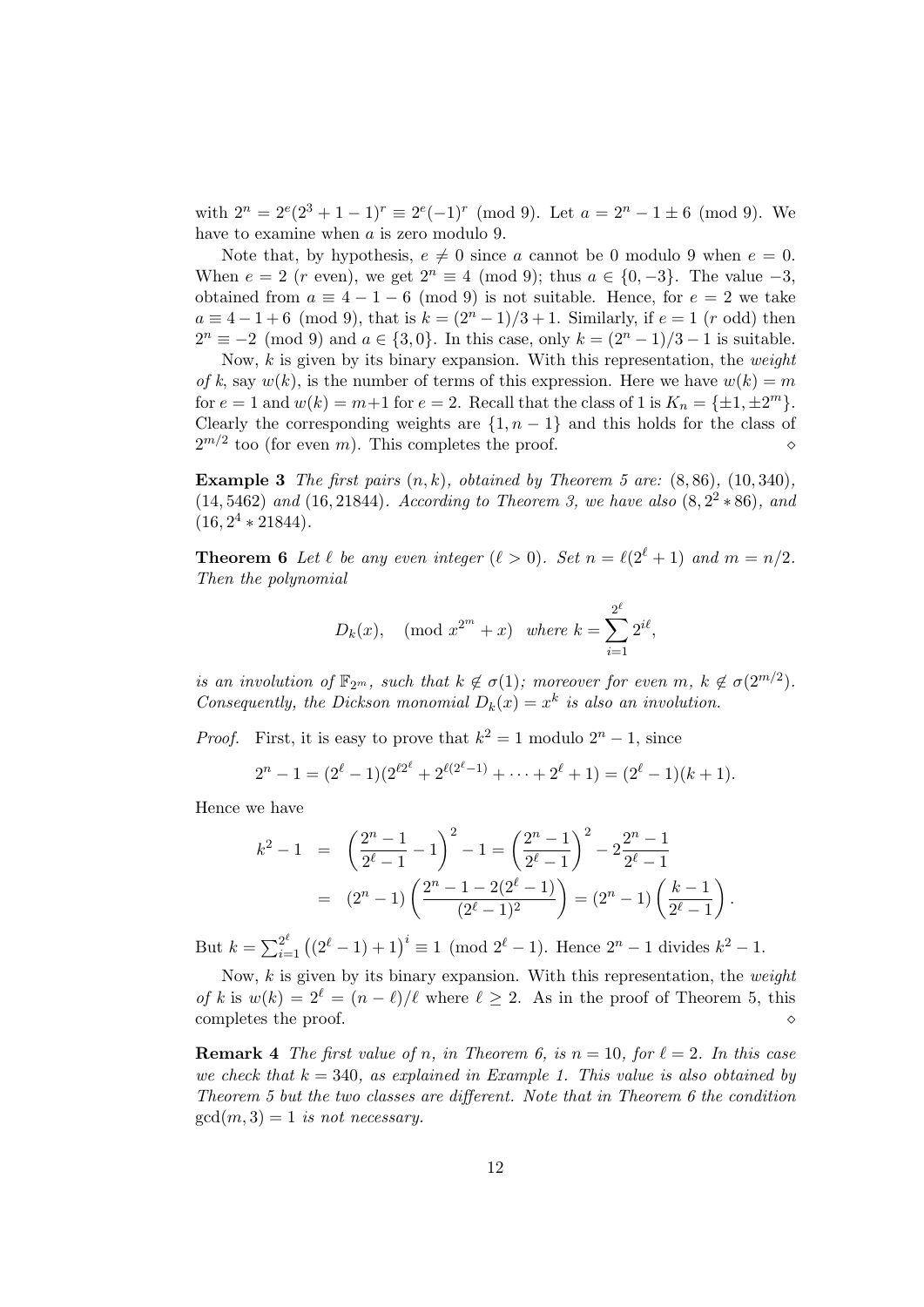## 5 Fixed points of the Dickson involutions

A fixed point of any polynomial  $P(x)$  is an element  $\rho$  such that  $P(\rho) = \rho$ . In [13], an empirical study on the number of fixed points of involutions and general permutations were made. Permutations are important building blocks in block ciphers, and for a secure design purpose S-boxes are chosen with very good cryptographic properties. The observation in [13] was that the number of fixed points is correlated to the cryptographic properties like nonlinearity and the maximum XOR entry table. Precisely, lower is the number of fixed points better is the value of nonlinearity and the maximum XOR entry table. Thus the authors proposed to choose permutation S-boxes with a few fixed points.

#### 5.1 General description

The number of fixed points of polynomials  $D_k(x)$  on  $\mathbb{F}_{2^m}$  is computed in [7] as a function of  $m$  and  $k$ . We give this result in our context with a sketch of proof.

**Theorem 7** [7, Theorem 3.34] Denote by  $\mathcal{F}(k,m)$  the set of fixed points of the Dickson polynomial  $D_k$  (over  $\mathbb{F}_{2^m}$ ). Then the cardinality of  $\mathcal{F}(k,m)$  is

$$
|\mathcal{F}(k,m)| = \frac{1}{2} (\gcd(2^m + 1, k + 1) + \gcd(2^m - 1, k + 1) + \gcd(2^m + 1, k - 1) + \gcd(2^m - 1, k - 1)) - 1.
$$
 (10)

Sketch of Proof. According to Lemma 1, any  $x \in \mathbb{F}_{2^m}$  can be written

$$
x = \gamma + \frac{1}{\gamma}, \ \gamma \in \mathbb{F}_{2^n}^*, \ \gamma^{2^m+1} = 1 \text{ or } \gamma^{2^m-1} = 1
$$
 (11)

Thus  $D_k(x) = D_k(\gamma + \gamma^{-1}) = \gamma^k + \gamma^{-k}$ . Further, x is a fixed point of  $D_k$  if and only if

$$
\gamma^{k} + \gamma^{-k} = \gamma + \gamma^{-1}, \ i.e., \ (\gamma^{k+1} - 1)(\gamma^{k-1} - 1) = 0.
$$

Note that  $\gamma$  and  $\gamma^{-1}$  provide the same x.

The proof of Theorem 7 gives explicitly the fixed points of  $D_k : x$  is written as in (11) and either  $\gamma^{k-1} = 1$  or  $\gamma^{k+1} = 1$ . We can be more precise in the case where  $D_k$  is an involution. Set

$$
r_1 = \gcd(2^m - 1, k - 1), \ r_2 = \gcd(2^m - 1, k + 1), s_1 = \gcd(2^m + 1, k - 1), \ s_2 = \gcd(2^m + 1, k + 1).
$$
 (12)

providing  $|\mathcal{F}(k,m)| = (r_1 + r_2 + s_1 + s_2)/2 - 1$ . From Theorem 3 and its proof, we must distinguish two cases:

•  $k \in S_n$  where we have  $k^2 \equiv 1 \pmod{2^n - 1}$ , *i.e.*,  $2^n - 1$  divides  $k^2 - 1$ ;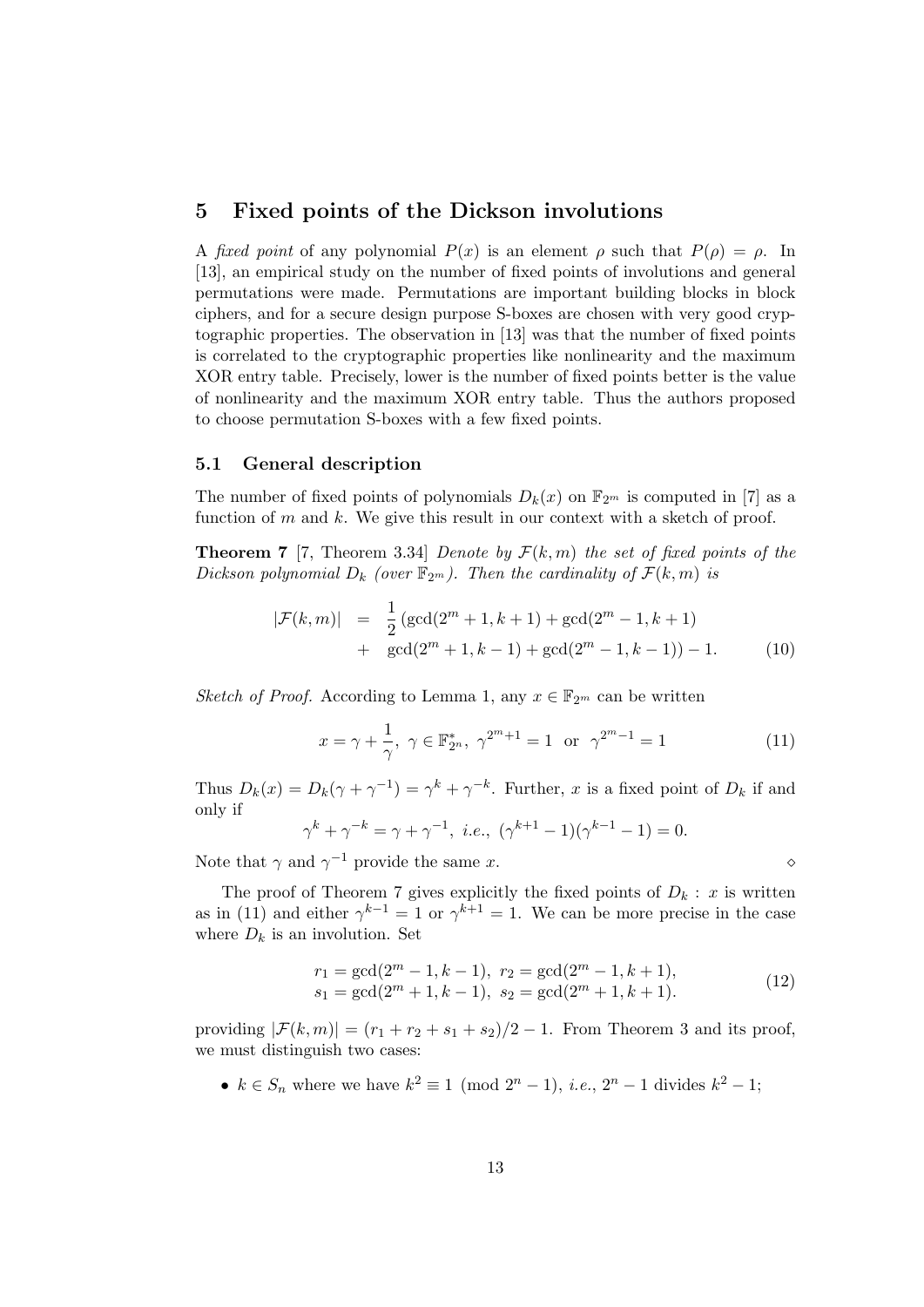• for even m, let  $k \in 2^{m/2}S_n$ ; in this case, we have  $k^2 = 2^ms^2$  where  $s \in S_n$ . Hence  $k^2 \equiv 2^m \pmod{2^n - 1}$  and then

$$
k^2 - 1 = (k+1)(k-1) \equiv 2^m - 1 \pmod{2^n - 1}.
$$

These properties will be used respectively in Corollaries 2 and 3.

**Corollary 2** Consider any involution  $D_k$  on  $\mathbb{F}_{2^m}$  as described by Theorem 3 with  $k \in S_n$ . We assume that  $D_k$  is not the identity modulo  $(x^{2^m} + x)$ , i.e.,  $k \notin$  $\{\pm 1, \pm 2^m\}$ . Let  $\alpha$  be a primitive root of  $\mathbb{F}_{2^n}$ ,  $n = 2m$ . Then  $2^m - 1 = r_1r_2$  and  $2^m + 1 = s_1 s_2$ . Moreover  $\mathcal{F}(k,m)$  is the set of  $\gamma + \gamma^{-1}$  where

$$
\gamma \in \left\{\begin{array}{cc} \alpha^{ir_2(2^m+1)}, \ 0 \leq i \leq (r_1-1)/2, & \alpha^{jr_1(2^m+1)}, \ 0 \leq j \leq (r_2-1)/2 \\ \alpha^{\ell s_2(2^m-1)}, \ 0 \leq \ell \leq (s_1-1)/2, & \alpha^{t s_1(2^m-1)}, \ 0 \leq t \leq (s_2-1)/2 \end{array} \right\}.
$$

*Proof.* Since  $2^{n} - 1$  divides  $k^{2} - 1$ , we get directly from the definition (see (12)):  $2^m - 1 = r_1 r_2$ ,  $2^m + 1 = s_1 s_2$  and

$$
\gcd(2^n - 1, k - 1) = r_1 s_1, \ \gcd(2^n - 1, k + 1) = r_2 s_2.
$$

Now we have two cases:

- If  $\gamma^{2^m-1} = 1$  then  $\gamma = \alpha^{u(2^m+1)} = \alpha^{u s_1 s_2}$  for some u. If  $\gamma^{k-1} = 1$  then  $u = ir_2, 0 \le i \le r_1 - 1$ . If  $\gamma^{k+1} = 1$  then  $u = jr_1, 0 \le j \le r_2 - 1$ .
- If  $\gamma^{2^m+1} = 1$  then  $\gamma = \alpha^{u(2^m-1)} = \alpha^{ur_1r_2}$  for some u. If  $\gamma^{k-1} = 1$  then  $u = \ell s_2, \, 0 \leq \ell \leq s_1 - 1.$  If  $\gamma^{k+1} = 1$  then  $u = ts_1, \, 0 \leq t \leq s_2 - 1.$

We observe that  $\alpha^{(r_1-i)r_2s_1s_2} = \alpha^{-ir_2s_1s_2}$  and this holds for the three other kinds of  $\alpha^e$  above, completing the proof.

**Remark 5** Define  $M_n$ ,  $n = 2m$ , the set of factors of  $2^n - 1$ , as follows:

$$
M_n = \{p_i^{e_i} \mid i = 1, \dots s\} \quad with \quad 2^n - 1 = \prod_{i=1}^s p_i^{e_i}, \quad p_i \text{ is prime.}
$$

Clearly, for any i,  $p_i^{e_i}$  is a factor either of  $2^m - 1$  or of  $2^m + 1$ . Such a factor divides either  $k-1$  or  $k+1$  when  $2^n-1$  divides  $k^2-1$ . Thus, all elements of  $M_n$ are involved in the computation of  $|\mathcal{F}(k,m)|$  when  $k \in S_n$ .

**Remark 6** It is to be noted that in Theorem 3.36 of  $[7]$ , a lower bound on the number of fixed points of Dickson polynomials which are permutations has been given. For characteristic 2, this lower bound equals 2. Throughout our results it appears that such a lower bound is higher for Dickson involutions.

We now include the case where  $k \in 2^{m/2} S_n$ . We notably give a count of the fixed points of the Dickson involution  $D_k, k \in \sigma(2^{m/2})$ .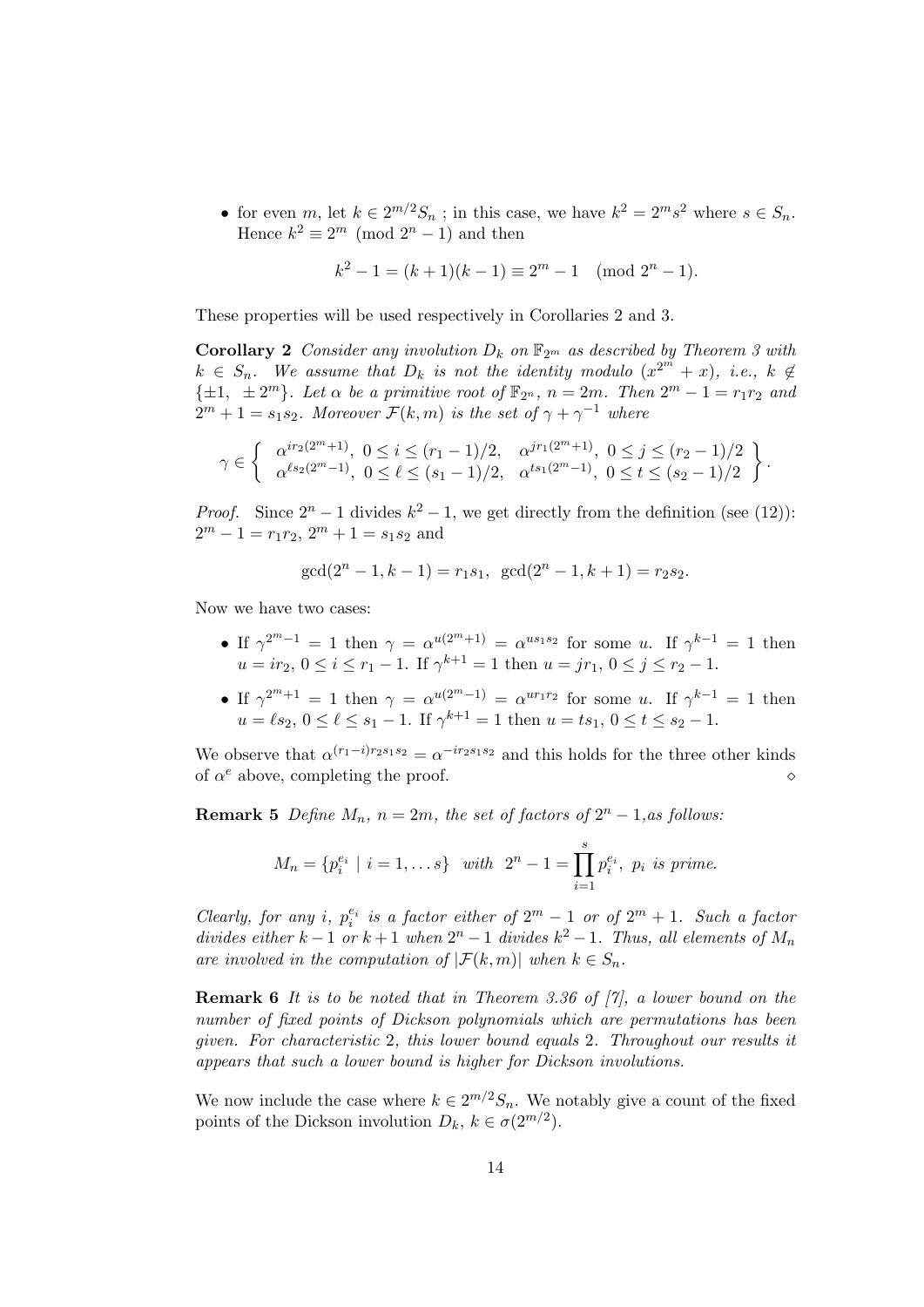**Corollary 3** Let  $n = 2m$  where m is even. Consider any involution  $D_k$  on  $\mathbb{F}_{2m}$ such that  $k \in 2^{\frac{m}{2}}S_n$ . Then  $2^m - 1$  divides  $k^2 - 1$  and we have  $2^m - 1 = r_1r_2$ ,

$$
s_1 = s_2 = 1
$$
 so that  $|\mathcal{F}(k,m)| = \frac{r_1 + r_2}{2}$ .

In particular the cardinality of the set of fixed points of  $D_k$ ,  $k \in \sigma(2^{\frac{m}{2}})$ , equals  $2^{\frac{m}{2}}$ . Moreover,  $\mathcal{F}(k,m)$  is the set of  $\gamma + \gamma^{-1}$  where

$$
\gamma \in \left\{ \alpha^{ir_2(2^m+1)}, \ 0 \le i \le (r_1-1)/2 \right\} \cup \left\{ \alpha^{jr_1(2^m+1)}, \ 0 \le j \le (r_2-1)/2 \right\}
$$

(where  $\alpha$  is a primitive root of  $\mathbb{F}_{2^n}$  and  $s_i, r_i$  are given by (12)).

*Proof.* Recall that the number of fixed points of  $D_k$  is  $(r_1 + r_2 + s_1 + s_2)/2 - 1$ , where  $r_1, r_2, s_1$  and  $s_2$  are from (12).

As noticed at the beginning of this section,  $2^m - 1$  divides  $k^2 - 1$  for  $k \in 2^{\frac{m}{2}} S_n$ . More precisely  $k^2 \equiv 2^m \pmod{2^n - 1}$ , *i.e.*,

$$
(k-1)(k+1) = \ell(2^n - 1) + 2^m - 1, \text{ for some } \ell > 0.
$$

Thus  $gcd(2^m + 1, k^2 - 1) = gcd(2^m + 1, 2^m - 1) = 1$ , proving that  $s_1 = s_2 = 1$ . Since  $gcd(2^m - 1, k^2 - 1) = 2^m - 1, 2^m - 1 = r_1r_2$ . Further

$$
|\mathcal{F}(k,m)| = (r_1 + r_2 + 2)/2 - 1 = (r_1 + r_2)/2.
$$

If  $k \in \sigma(2^{\frac{m}{2}})$  then  $k = 2^{\frac{m}{2}} s$  with  $s \in K_n$  (see Lemma 3). Note  $\mathcal{F}(k,m) = \mathcal{F}(k',m)$ for any element of  $k' \in \sigma(k)$ . Thus, we can assume that  $k = 2^{\frac{m}{2}}$ . Since  $k^2 - 1 =$  $2^m - 1$ , we have directly  $r_1 = 2^{\frac{m}{2}} - 1$  and  $r_2 = 2^{\frac{m}{2}} + 1$ . Then

$$
|\mathcal{F}(2^{\frac{m}{2}},m)|=\frac{2^{\frac{m}{2}}-1+2^{\frac{m}{2}}+1}{2}=2^{\frac{m}{2}}.
$$

To compute the set  $\mathcal{F}(k,m)$  we proceed as previously, for Corollary 2:

- If  $\gamma^{2^m-1} = 1$  then  $\gamma = \alpha^{u(2^m+1)}$  for some u. If  $\gamma^{k-1} = 1$  then  $u = ir_2$ ,  $0 \leq i \leq r_1 - 1$ . If  $\gamma^{k+1} = 1$  then  $u = jr_1, 0 \leq j \leq r_2 - 1$ .
- If  $\gamma^{2^m+1} = 1$  then  $\gamma = \alpha^{u(2^m-1)}$  for some u. But  $gcd(k^2 1, 2^m + 1) = 1$ implies that  $\gamma^{k-1} = 1$  (resp.  $\gamma^{k+1} = 1$ ) if and only if  $2^m + 1$  divides u. Thus  $\gamma = \alpha^{(2^m+1)(2^m-1)} = 1.$

 $\Diamond$ 

**Example 4** Let  $n = 12$  and  $k = 181$ . We have

$$
N = 2^{12} - 1 = 63 \times 65 = (9 \times 7) \times (5 \times 13)
$$
 and  
 
$$
180 = 4 \times 5 \times 9, \quad 182 = 2 \times 7 \times 13.
$$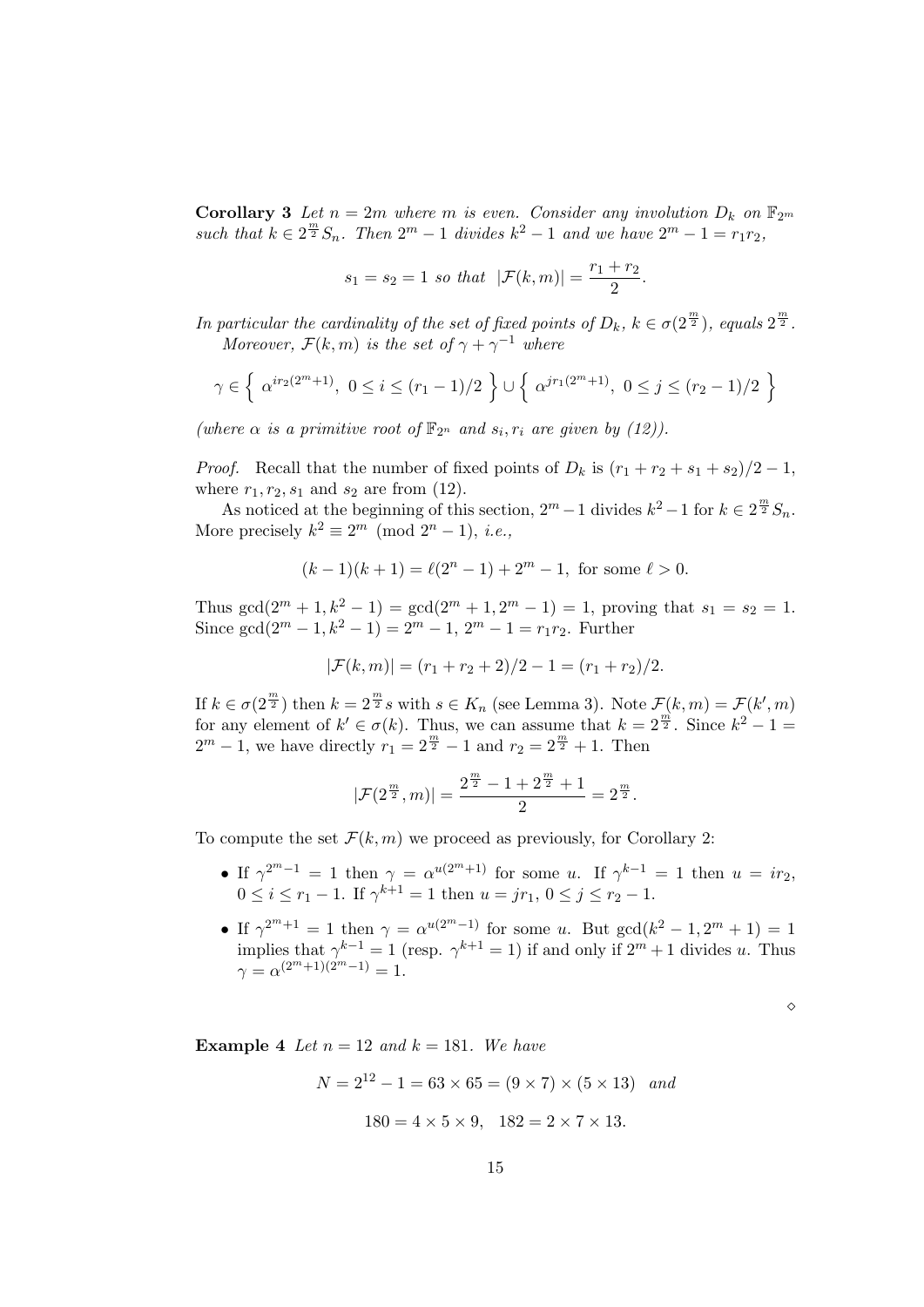With notation of Corollary 2,  $r_1 = 9$ ,  $r_2 = 7$ ,  $s_1 = 5$  and  $s_2 = 13$ . Thus the cardinality of  $\mathcal{F}(181, 12)$  equals  $(7 + 13 + 9 + 5)/2 - 1 = 16$ . and,  $\alpha$  being a primitive root of  $\mathbb{F}_{2^{12}}$ ,

$$
\mathcal{F}(181, 12) = \left\{ \alpha^d + \alpha^{-d}, \ d \in \left\{0, \frac{N}{9}, \dots, \frac{4N}{9}, \frac{N}{7}, \dots, \frac{3N}{7}, \frac{N}{5}, \frac{2N}{5}, \frac{N}{13}, \dots, \frac{6N}{13} \right\} \right\}.
$$

Now we take  $k = 2^3 \times 181 \equiv 1448 \pmod{2^{12} - 1}$ . We have  $2^6 - 1 = r_1 r_2$  with  $r_1 = 1$  and  $r_2 = 63$ . Moreover  $s_1 = s_2 = 1$ . Then the cardinality of  $\mathcal{F}(1448, 12)$ equals  $64/2 = 32$ . According to Corollary 3, we have

$$
\mathcal{F}(1448, 12) = \left\{ \alpha^d + \alpha^{-d}, \ d \in \{0, 65, 2 * 65, \ldots, 31 * 65\} \right\}.
$$

#### 5.2 Bounds on the number of fixed points

Below we give the proof that for even m, the minimum value of  $|\mathcal{F}(k,m)|$  is  $2^{\frac{m}{2}}$ .

**Theorem 8** Let I be the index set such that for all  $k \in I$ ,  $D_k$  is an involution on  $\mathbb{F}_{2^m}$ . Then for even m,

$$
\min_{k \in I} |\mathcal{F}(k,m)| = |\mathcal{F}(2^{\frac{m}{2}},m)| = 2^{\frac{m}{2}}.
$$

*Proof.* Let  $n = 2m$ . Since m is even,  $k \in S_n$  or  $k \in 2^{\frac{m}{2}}S_n$ . We treat the proof in two cases.

Case 1:  $k \in 2^{\frac{m}{2}} S_n$ .

Following Corollary 3, the minimum value of  $|\mathcal{F}(k,m)|$  is the minimum value that  $(r_1 + r_2)/2$  can have with the constraint  $r_1r_2 = 2^m - 1$ . So now we have to deal with an optimization problem. To deal with this we consider the following related optimization problem over positive real numbers.

Minimize  $f(x, y) = x + y$ Subject to :

$$
xy = 2^m - 1,
$$

where  $x, y$  are positive real numbers.

Using *Lagrange multiplier method* [1, Section 3.1.3], we get that the minimum value of  $f(x, y)$  is  $2\sqrt{2^m - 1}$  which is obtained at  $x = \sqrt{2^m - 1}$  and  $y = \sqrt{2^m - 1}$ .

So if  $r_1$  and  $r_2$  were real numbers then the minimum value of  $(r_1 + r_2)$  would So if  $r_1$  and  $r_2$  were real numbers then the minimum value of  $\left(\frac{m_1}{2} + r_2\right)$  would<br>have been  $2\sqrt{2^m - 1}$ . Note that the closest integer to  $\sqrt{2^m - 1}$  is  $2^{\frac{m}{2}}$  and  $2 \cdot 2^{\frac{m}{2}} =$  $(2^{\frac{m}{2}}+1)+(2^{\frac{m}{2}}-1)$ . If  $k=2^{\frac{m}{2}}$ , then  $r_1=2^{\frac{m}{2}}+1$  and  $r_2=2^{\frac{m}{2}}-1$  for which  $r_1r_2 = 2^m - 1$ , and hence the minimum value of  $(r_1 + r_2)/2$  is  $2^{\frac{m}{2}}$ .

Case 2:  $k \in S_n$ .

In this case  $k^2 - 1 \equiv 0 \pmod{2^n - 1}$ . Therefore,  $2^m - 1 = r_1 r_2$  and  $2^m + 1 = s_1 s_2$ . Now we have to consider the optimization problem:

Minimize  $(r_1 + r_2 + s_1 + s_2)/2 - 1$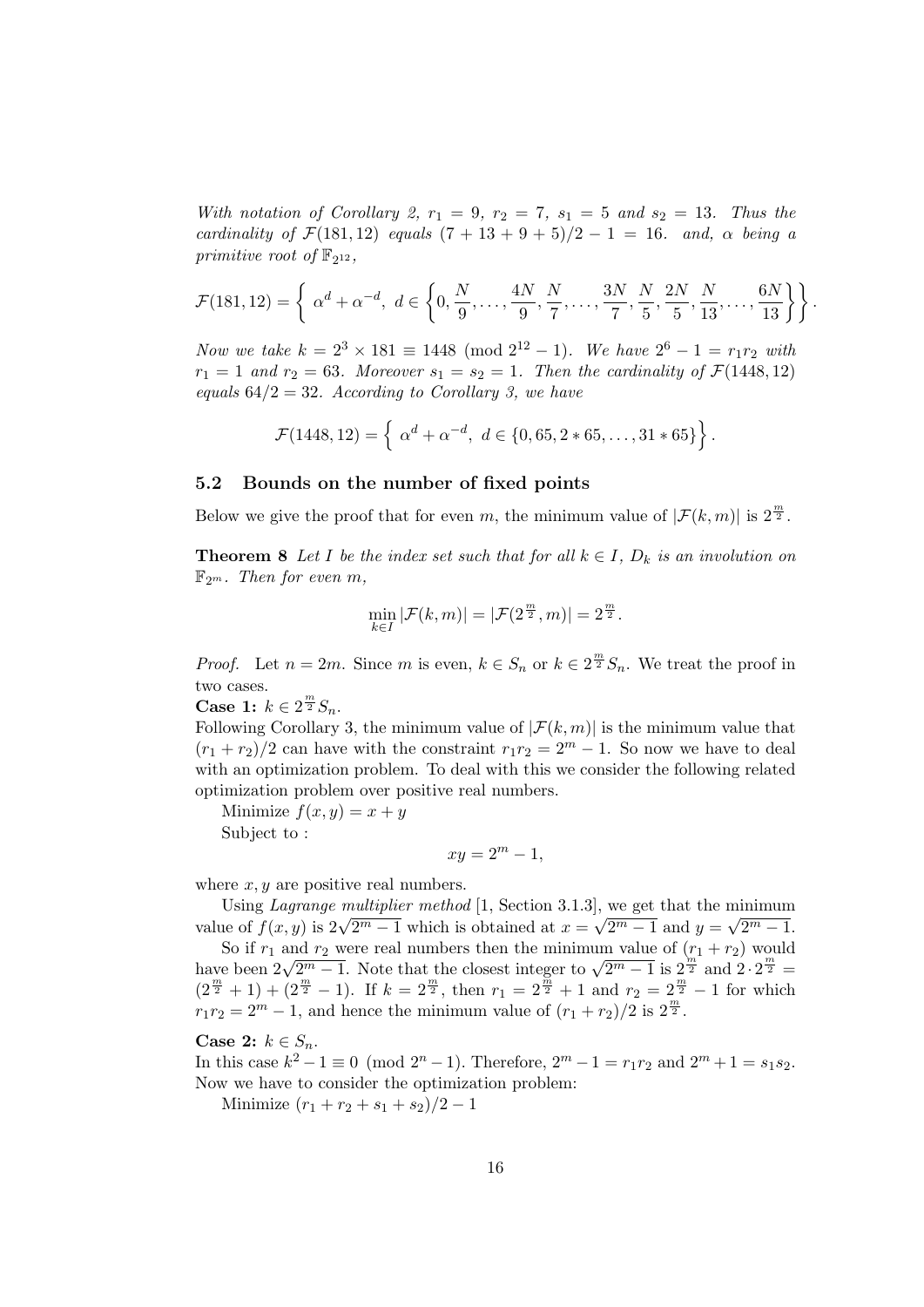Subject to :

$$
r_1 r_2 = 2m - 1,
$$
  

$$
s_1 s_2 = 2m + 1.
$$

More precisely, we need to minimize the value  $(r_1+r_2)$  subject to  $r_1r_2 = 2^m-1$ , and  $(s_1+s_2)$  subject to  $s_1s_2=2^m+1$ . It is clear that one of  $s_1$  and  $s_2$  is greater than 1, *i.e.*,  $(s_1 + s_2) > 2$ . We already have seen in the previous case that the minimum value of  $r_1 + r_2$  is  $2 \cdot 2^{\frac{m}{2}}$ . Therefore, the minimum value of  $(r_1 + r_2 + s_1 + s_2)/2 - 1$ is greater than  $2^{\frac{m}{2}}$ .

Thus from the two cases the proof is clear.  $\Diamond$ 

For odd m, the exact minimum value of  $|\mathcal{F}(k,m)|$  is not clear. However, we can derive a lower bound on the minimum value of  $|\mathcal{F}(k,m)|$  that we present below. Note that if m is odd, then  $3|(2^m+1)$ .

**Theorem 9** Let I be the index set such that for all  $k \in I$ ,  $D_k$  is an involution on  $\mathbb{F}_{2^m}$ , where m is odd. Then

- (i)  $\min_{k \in I} |\mathcal{F}(k,m)| > 2^{m-1} + \lceil \sqrt{\}}$  $\overline{2^m+1}$  - 1, when  $2^m-1$  is prime,
- (*ii*)  $\min_{k \in I} |\mathcal{F}(k,m)| > [($  $\sqrt{2^m-1} + \sqrt{2^m+1}$ ) - 1, when  $2^m - 1$  is composite,

*Proof.* Since m is odd,  $k \in S_n$ . Consider  $r_1, r_2, s_1, s_2$  as they are given in (12). Since  $2^{n} - 1$  divides  $k^{2} - 1$ , we have  $r_{1}r_{2} = 2^{m} - 1$  and  $s_{1}s_{2} = 2^{m} + 1$ . To find the minimum value of  $|\mathcal{F}(k,m)|$ , we need to minimize the value of  $(r_1+r_2+s_1+s_2)/2-1$ subject to the constraints  $r_1r_2 = 2^m - 1$  and  $s_1s_2 = 2^m + 1$ . Note that we can consider this optimization problem over the set of real numbers, that will give us a lower bound of the minimum value of  $(r_1 + r_2 + s_1 + s_2)/2 - 1$  Therefore we consider the following optimization problem:

Minimize  $(r_1 + r_2 + s_1 + s_2)/2 - 1$ Subject to :

$$
r_1r_2 = 2^m - 1,
$$
  

$$
s_1s_2 = 2^m + 1.
$$

First we prove (i), i.e., when  $2^m - 1$  is prime. In this case,  $r_1 + r_2 = 2^m$ . If  $s_1$ First we prove  $(i)$ , i.e., when  $2 - 1$  is prime. In this case,  $r_1 + r_2 = 2$ . It  $s_1$  and  $s_2$  were real valued, the minimum of  $s_1 + s_2$  would have been  $2\sqrt{2^m + 1}$  (using the Lagrange Multiplier method), and the minimum value of  $(r_1+r_2+s_1+s_2)/2-1$ would be  $2^{m-1} + \sqrt{2^m + 1} - 1$ . Since  $r_1, r_2, s_1, s_2$  are all integers, thus the actual minimum value is greater than  $2^{m-1} + \lceil \sqrt{2^m + 1} \rceil - 1$ .

For (ii), we have that  $2^m - 1$  is composite. Then considering all of  $r_1, r_2, s_1, s_2$ as real numbers, and using the Lagrange Multiplier method, we get the minimum as real numbers, and using the Lagrange Multiplier method, we get the minimum<br>value of  $(r_1 + r_2 + s_1 + s_2)/2 - 1$  is  $\sqrt{2^m - 1} + \sqrt{2^m + 1} - 1$ . Since  $r_1, r_2, s_1, s_2$  are all integers, we have that the actual minimum value is greater than  $\lceil (\sqrt{2^m - 1} + \sqrt{2^m - 1})^m \rceil$  $\sqrt{2^m + 1}$ ] − 1.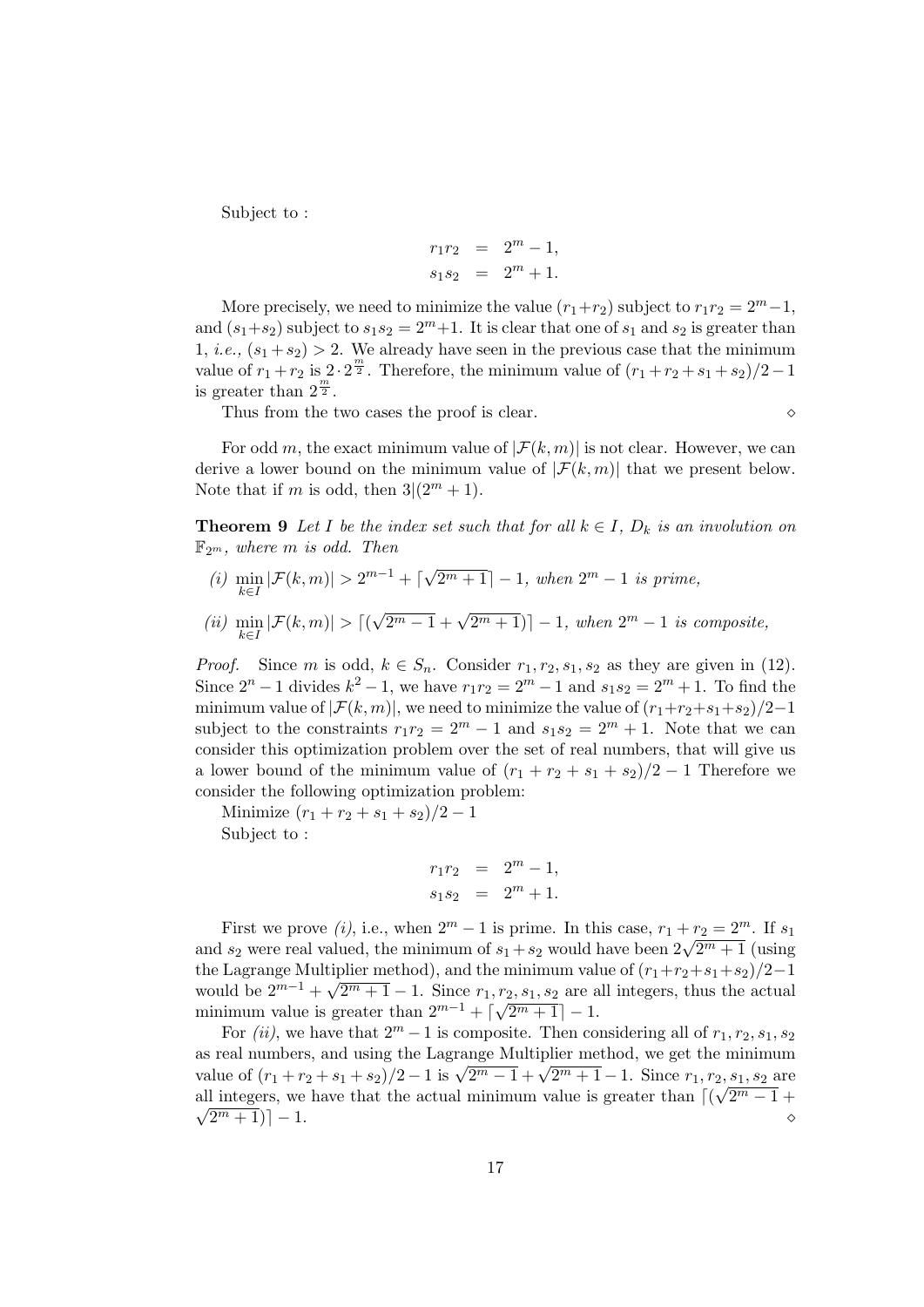**Remark 7** Theorem 8 and 9 clearly says that the Dickson involutions  $D_k(x)$  have high number of fixed points jeopardizing their use as S-boxes in block ciphers. However the structure of the set of fixed points is of interest allowing to have easy methods to reduce its size. A special example is studied in the next section.

Let us see how good these bounds are. In Table 1, we compare the lower bound obtained in Theorem 9 and the exact minimum value of  $|\mathcal{F}(k,m)|$  for some odd m.

| $m\,$ | Lower bound of $ \mathcal{F}(k,m) $   Exact minimum value of |                      |  |  |
|-------|--------------------------------------------------------------|----------------------|--|--|
|       | from Theorem 9                                               | $ \mathcal{F}(k,m) $ |  |  |
|       |                                                              | 22                   |  |  |
|       | 75                                                           | 86                   |  |  |
|       | 45                                                           | 62                   |  |  |
|       |                                                              | 398                  |  |  |

Table 1: Comparison between the lower bound of  $|\mathcal{F}(k,m)|$  obtained in Theorem 9 and its exact minimum value.

#### 5.3 Minimal sets of fixed points

In this section m is even and we consider Dickson involutions  $D_k$  over  $\mathbb{F}_{2^n}$  such that  $k \in 2^{m/2}S_n$  where  $S_n$ , defined by (7), is the set of  $1 \le u \le 2^n - 2$  such that  $u^2 \equiv 1 \pmod{2^{n}-1}$ . From Theorem 8, we know that the minimal size of  $\mathcal{F}(k,m)$ is  $2^{m/2}$ . It is exactly  $2^{m/2}$  for those  $k \in \sigma(2^{\frac{m}{2}})$  and we will point out that other  $k$  satisfy this property. We study these special cases now. And first we have to precise that in this case the set  $\mathcal{F}(k,m)$  is the subfield of order  $2^{\frac{m}{2}}$ .

**Proposition 3** Let  $n = 2m = 4t$  and k is such that  $D_k$  is an involution. Then  $|\mathcal{F}(k,m)| = 2^t$  if and only if  $k = 2^t s$  with  $s^2 \equiv 1 \pmod{2^n - 1}$  and either (i) or (ii) holds:

- (i)  $r_1 = 2^t 1$  and  $r_2 = 2^t + 1$ ;
- (ii)  $r_1 = 2^t + 1$  and  $r_2 = 2^t 1$ ,

where  $r_1, r_2$  are as given in (12).

*Proof.* It is clear that if  $k = 2<sup>t</sup> s$  and (i) or (ii) holds, then

$$
|\mathcal{F}(k,m)| = \frac{r_1 + r_2}{2} = 2^t.
$$

Next assume that  $|\mathcal{F}(k,m)| = 2^t$ . From Case 2 of Theorem 8, we get that if  $k \in S_n$ , then  $|\mathcal{F}(k,m)| > 2^t$ . Therefore, it is necessary to have  $k = 2^t s$ , where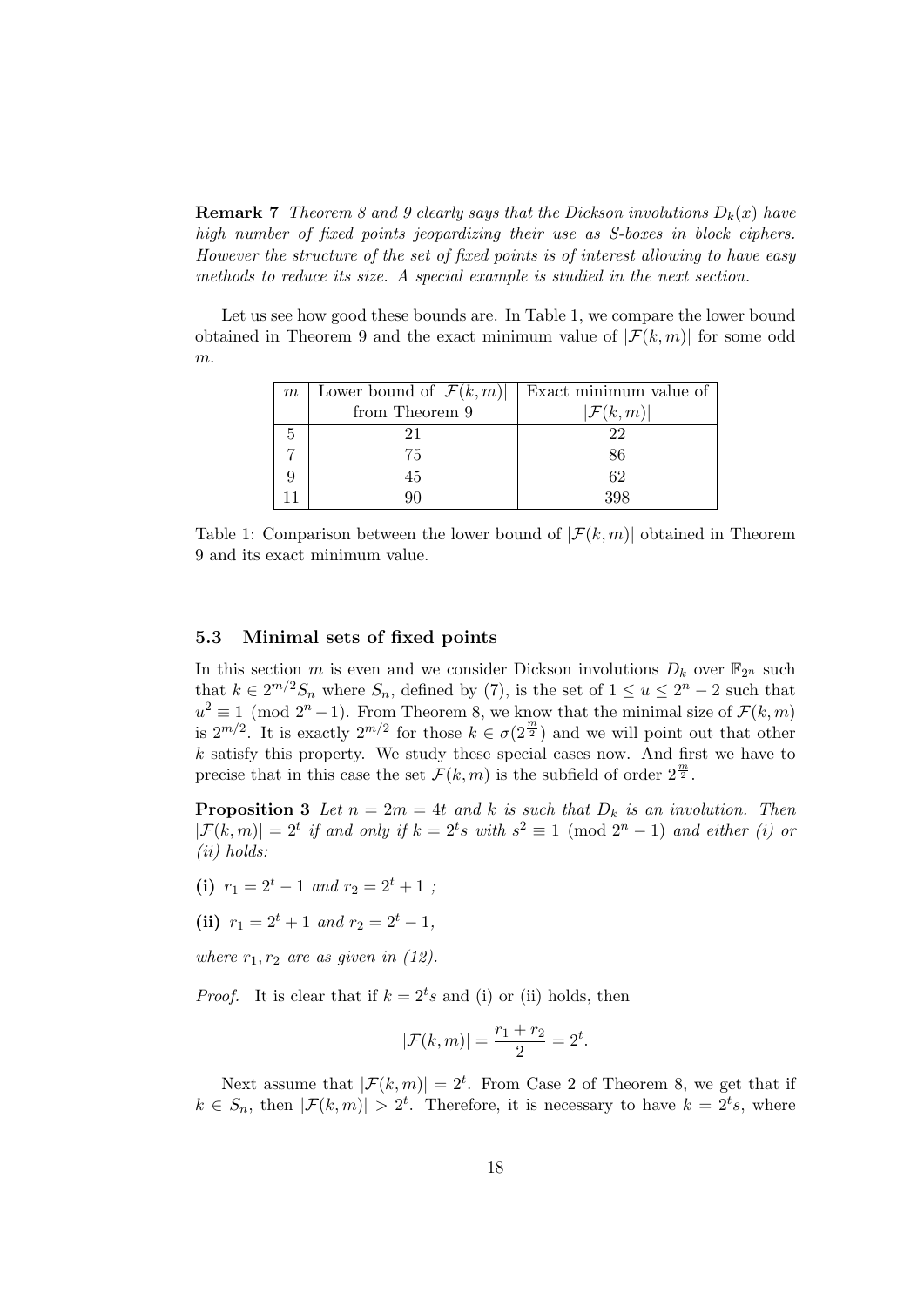$s \in S_n$ . Moreover, from Corollary 3 we have  $r_1r_2 = 2^m - 1$  and  $r_1 + r_2 = 2^{t+1}$ . Thus  $r_1$  and  $r_2$  are the integer roots of the equation

$$
X^2 - 2^{t+1}X + 2^m - 1 = 0 \iff (X - 2^t)^2 = 1
$$

Hence  $(r_1, r_2) = (2^t - 1, 2^t + 1)$  or  $(r_1, r_2) = (2^t + 1, 2^t - 1)$ , completing the proof.  $\Diamond$ 

Remark 8 We could give a more general result following Corollary 3 by studying the roots of  $X^2 + 2EX + 2^m - 1 = 0$ , where  $E = |\mathcal{F}(k,m)|$ . One can say that E is suitable if and only if  $D = E^2 - (2^m - 1)$  is a square. If it is we get  $r_1$  and  $r_2$ . Further, the problem is to know if such  $k$  exists.

**Lemma 6** Let  $n = 2m = 4t$ ,  $k = 2^t s$  with  $s^2 \equiv 1 \pmod{2^n - 1}$ . Then  $\mathcal{F}(k,m) = \mathbb{F}_{2^t}$  if and only if either (i) or (ii) (of Proposition 3) holds.

*Proof.* We apply Corollary 3 assuming that (i) holds. Let  $x = \gamma + \gamma^{-1}$  be a fixed point of  $D_k$ . Note that  $\gamma^{2^m-1} = 1$  which means  $\gamma \in \mathbb{F}_{2^m}$ . The cardinality of  $\mathcal{F}(k,m)$  is

$$
\frac{r_1 + r_2}{2} = \frac{2^t + 1 + 2^t - 1}{2} = 2^t.
$$

If  $\gamma = \alpha^{ir_2(2^m+1)}$  then  $\gamma^{2^t-1} = 1$  so that  $\gamma \in \mathbb{F}_{2^t}$ . If  $\gamma = \alpha^{jr_1(2^m+1)}$  then  $\gamma^{2^t+1} = 1$ so that  $\gamma^{-1} = \gamma^{2^t}$ . Hence  $\gamma \mapsto \gamma + \gamma^{-1}$  is a function from  $\mathbb{F}_{2^m}$  to  $\in \mathbb{F}_{2^t}$ . Thus in both cases we have  $x \in \mathbb{F}_{2^t}$ . The proof is completed since  $|\mathcal{F}(k,m)| = 2^t$ . The proof assuming that (ii) holds is similar, by exchanging  $r_1$  and  $r_2$ .

Conversely, if  $\mathcal{F}(k,m) = \mathbb{F}_{2^t}$  then  $|\mathcal{F}(k,m)| = 2^t$  and we apply Proposition 3.  $\Diamond$ 

Now, considering  $k = 2^t s$  we want to identify those s such that  $D_k$  is an involution with fixed points set  $\mathbb{F}_{2^t}$ . In the following we avoid the trivial cases  $s \in \sigma(1)$ . The case  $k = 2^t$  was treated before (Corollary 3).

**Theorem 10** Let  $n = 2m = 4t$ . Let  $k \equiv 2^t s \pmod{2^n - 1}$ ,  $s \notin \sigma(1)$ . Then  $s^2 \equiv 1$ (mod  $2^n - 1$ ) and  $\mathcal{F}(k,m) = \mathbb{F}_{2^t}$  if and only if either (a) or (b) holds:

(a) 
$$
s-1 = (2^m - 1)L
$$
 where  $0 < L < 2^m$  and  $L^2 - L \equiv 0 \pmod{2^m + 1}$ ;

(b)  $s + 1 = (2^m - 1)L$  where  $0 < L < 2^m$  and  $L^2 + L \equiv 0 \pmod{2^m + 1}$ .

Moreover if s satisfies (a) then there is  $s' \in \sigma(s)$  which satisfies (b) and vice versa.

*Proof.* Assume that (a) holds. Then  $s + 1 = (2^m - 1)L + 2$  and

$$
s^2 - 1 = (2^m - 1)L(s + 1),
$$

where

$$
L(s+1) = L2(2m - 1) + 2L = L2(2m + 1 - 2) + 2L
$$
  
\n
$$
\equiv -2(L2 - L) \equiv 0 \pmod{2m + 1}.
$$
 (13)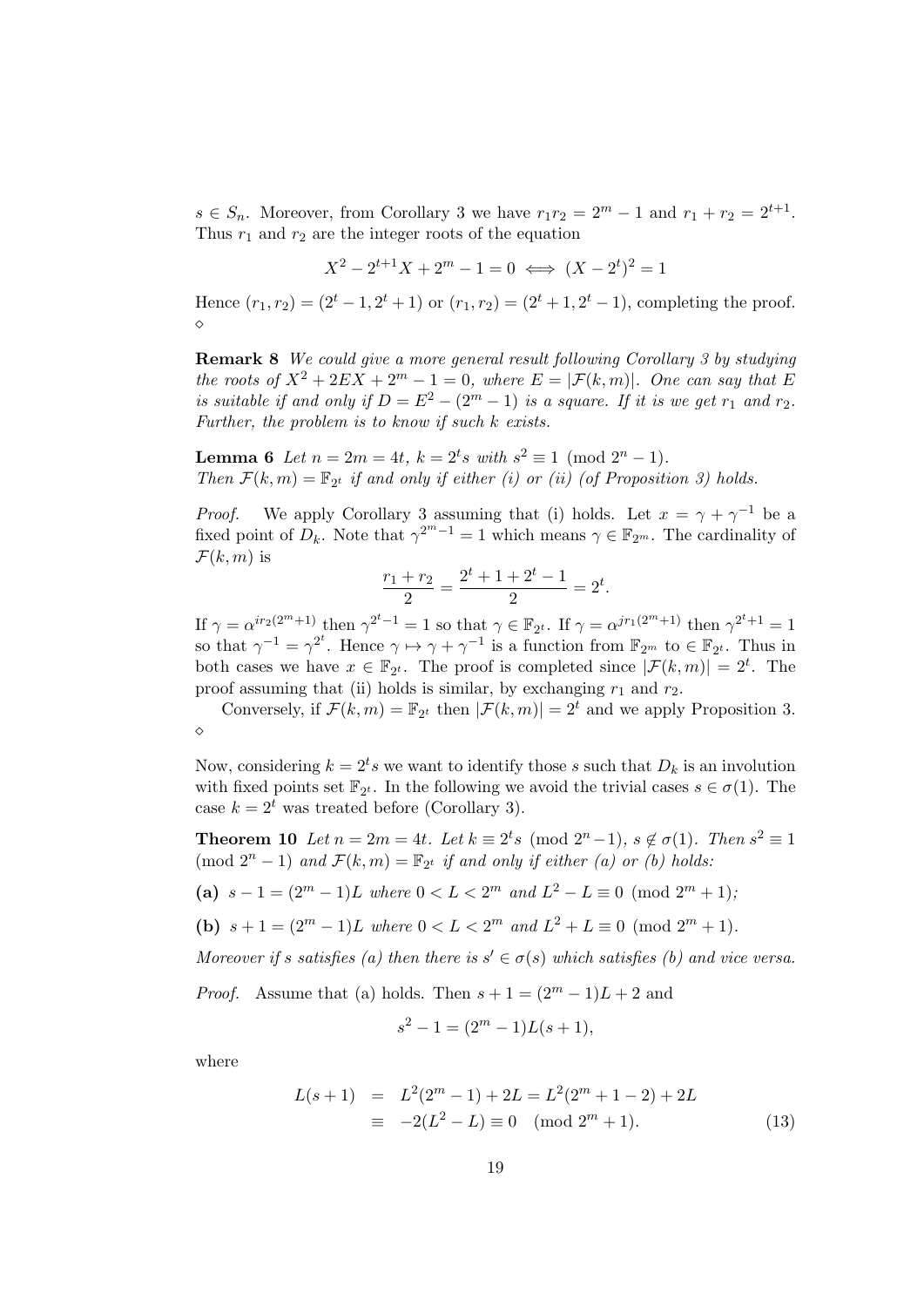Therefore  $s^2 \equiv 1 \pmod{2^n - 1}$ . Also, we have

$$
k - 1 = 2t(2m - 1)L + 2t - 1 \equiv 2t - 1 \pmod{2m - 1}
$$

and

$$
k + 1 = 2t(2m - 1)L + 2t + 1 \equiv 2t + 1 \pmod{2m - 1},
$$

that is, we are in the case (i) of Proposition 3. Thus  $\mathcal{F}(k,m) = \mathbb{F}_{2^t}$  from Lemma 6. Similarly, if (b) holds then  $s - 1 = (2^m - 1)L - 2$  and

$$
L((2m - 1)L - 2) = L2(2m + 1 - 2) - 2L \equiv -2(L2 + L) \pmod{2m + 1}.
$$

We prove Proposition 3),(ii), by computing  $k \pm 1$  using  $s = (2^m - 1)L - 1$ . To conclude this part of proof, note that if s satisfies (a) then

$$
(-s) + 1 = -((2m - 1)L + 1) + 1 = (2m - 1)R
$$
 where  $R = (-L)$ .

Then  $R^2 + R = L^2 - L \equiv 0 \pmod{2^m + 1}$  showing that  $-s$  (which is in  $\sigma(s)$ ) satisfies (b).

Conversely, assume that  $s^2 \equiv 1 \pmod{2^n-1}$  and  $\mathcal{F}(k,m) = \mathbb{F}_{2^t}$ . From Lemma 6, either (i) or (ii) holds. Assume that (i) holds; so  $r_1 = \gcd(2^m-1, k-1) = 2^t-1$ . This implies

$$
k-1 = 2^t s - 1 = (2^t - 1)s + (s - 1)
$$
 where  $(2^t - 1)$  divides  $s - 1$ .

Similarly,  $k + 1 = (2^{t} + 1)s - (s - 1)$  where  $(2^{t} + 1)$  divides  $s - 1$ , since  $r_2 =$  $gcd(2^m - 1, k + 1) = 2^t + 1$ . Hence  $2^m - 1$  divides  $s - 1$ . Moreover we have  $s-1 < 2^{n} - 2$ . Then  $s-1 = (2^{m} - 1)L$  where  $L < 2^{m}$ . Now we have  $L(s+1) \equiv 0$  $\pmod{2^m+1}$ , because  $s^2 - 1 = (2^m - 1)L(s + 1)$ . This implies  $L^2 - L \equiv 0$ (mod  $2^m + 1$ ), since as shows (13)  $L(s+1) \equiv -2(L^2 - L) \pmod{2^m + 1}$ . The proof is similar (symmetric) if we suppose that (ii) holds.

**Remark 9** By Theorem 10 we have a partial characterization of those  $k \in 2^t S_n$ whose set of fixed points equals  $2^t$ . Clearly we have a good algorithm by computing  $(2^m - 1)L$  such that

 $L^2 \pm L - R(2^m + 1) = 0$ , has integer solutions L.

If there are solutions, one is negative and then is not suitable. The main question is : for which R the integer  $1 + 4R(2^m + 1)$  is a square?

**Example 5** We give here the (non trivial) involutions  $D_k$  which are such that  $k \in 2^t S_n$  and  $\mathcal{F}(k,m) = \mathbb{F}_{2^t}$   $(m = 2t)$ , for  $m \leq 14$ . For  $2 \leq t \leq 6$  we found zero or one such k:

 $n=12, t=3: k=307 = 2^3 s$  where  $s+1=1574+1=63*25$ .  $n=20, t=5: k=51118 = 2^5 s$  where  $s+1 = (2^{10} - 1) * 450$ .  $n=24, t=6: k=6908201 = 2^6 s$  where  $s+1 = (2^{12}-1)*1445$ .

For  $n = 28$  we found three classes whose representatives are  $k = 2^7 s$  where  $s = (2^{14} - 1)L + 1, L \in \{1131, 6555, 7685\}.$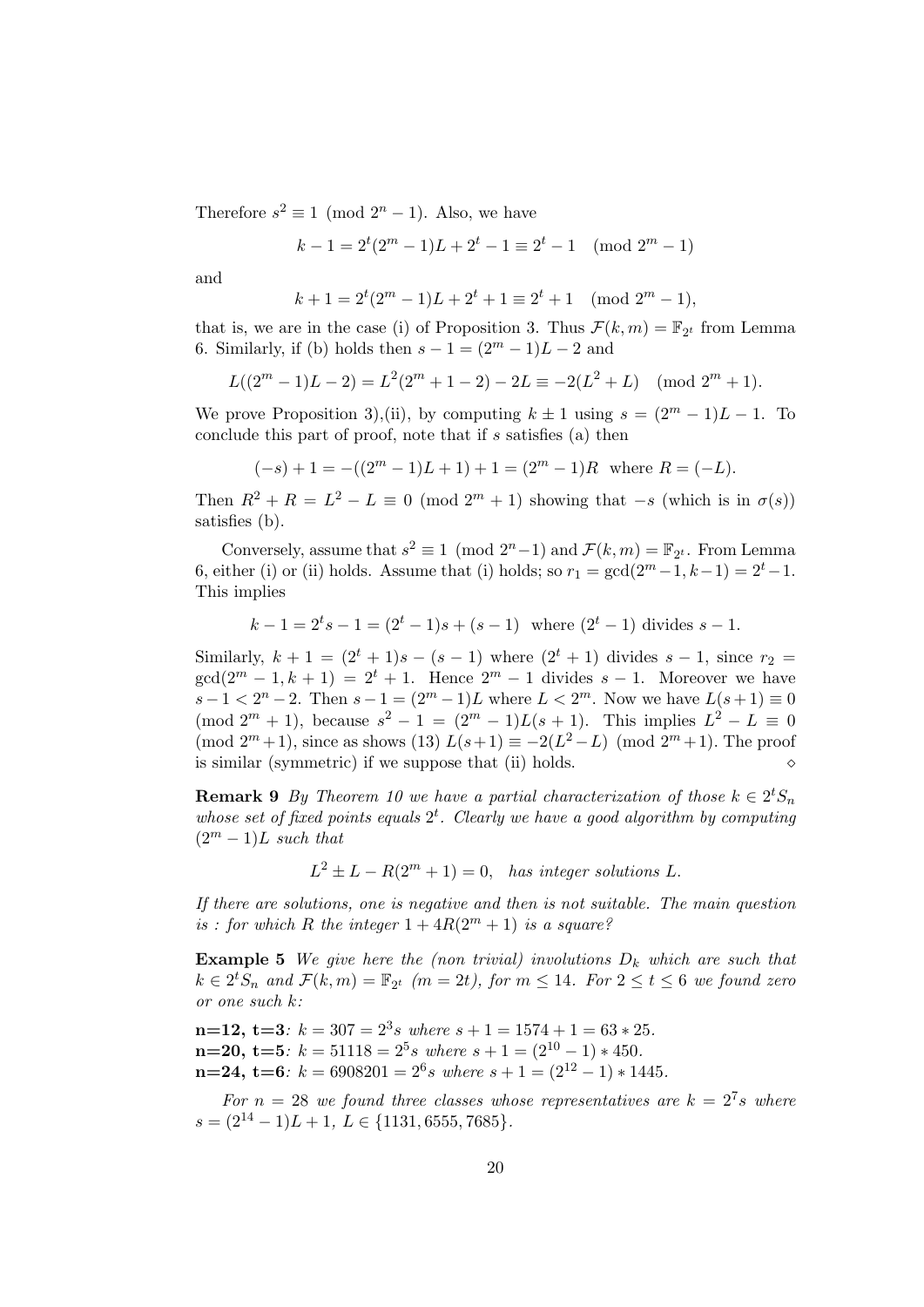Several observations arise, since our numerical results.

If  $2^m + 1$  is prime then  $2^m + 1$  must divide L or  $s + 1$  (resp.  $s - 1$ ) which is impossible unless  $s = 2^m$ . Indeed  $L < 2^m$  and  $s + 1 = (2^m - 1)L + 2$  in case (a) (resp.  $s - 1 = (2^m - 1)L - 2$  in case (b)). When  $s + 1 \equiv -2L + 2 \pmod{2^m + 1}$  $2^m + 1$  divides  $s + 1$  only if  $L = 1$ , that is  $s = 2^m$ . Respectively  $s - 1 \equiv -2L - 2$ (mod  $2^m + 1$ ) and  $2^m + 1$  cannot divide s – 1. This explains why we have no result for  $m = 4$  and  $m = 8$ , two cases where  $2^m + 1$  is prime.

**Proposition 4** Let  $n = 2m = 4t$ . If  $D_k$  is such that  $\mathcal{F}(k,m) = \mathbb{F}_{2^t}$ ,  $k = 2^t s$  with  $s \in S_n$ , then  $|\mathcal{F}(s,m)| > 2^{m-1}$ .

*Proof.* Recall that  $r_i$  and  $s_i$ ,  $i = 1, 2$ , are given by (12), replacing k by s. From Theorem 10, we have either  $r_1 = 2^m - 1$  or  $r_2 = 2^m - 1$  and, respectively,  $r_2 = 1$ or  $r_1 = 1$ . According to Theorem 7 and Corollary 2, we get

$$
|\mathcal{F}(s,m)| = \frac{(2^m - 1) + 1}{2} + \frac{s_1 + s_2}{2} - 1 = 2^{m-1} + \frac{s_1 + s_2}{2} - 1
$$

where  $s_1 s_2 = 2^m + 1$ .

### 6 Numerical results

In Table 2, we present some numerical results related to number of equivalence classes of Dickson involutions and the respective number of fixed points. Notation is as follows: m is the dimension of the field,  $\mathcal{N}_m$  is the total number of Dickson involutions over  $\mathbb{F}_{2^m}$ , k is such that  $D_k$  is a Dickson involution on  $\mathbb{F}_{2^m}$ , where k represents one equivalence class as described in (8), and  $|\mathcal{F}(k, m)|$  is the corresponding number of fixed points.

From Table 2, note that for odd m, the minimum value of  $|\mathcal{F}(k,m)|$  is much larger than  $2^{\frac{m}{2}}$ , considering  $2^{\frac{m}{2}}$  as a real value.

**Some Dickson involutions.** We do not give the polynomials  $D_k$  where k is in the classes of 1 and of  $2^{m/2}$ . Polynomials are given modulo  $(x^{2^m} + x)$ . Involutions on  $\mathbb{F}_{2^m}$  for  $m = 3, 4$  are given in Example 1. Recall that  $D_{2^{m/2}s}(x) = (D_s(x))^{2^{m/2}}$ where we compute only  $D_s$ . When  $m = 5$  we have only one non trivial involution:

$$
D_{340}(x) = x^4 + x^5 + x^6 + x^8 + x^9 + x^{16} + x^{17} + x^{21} + x^{24} + x^{28} + x^{30}.
$$

Let  $m = 6$ . We have  $\{181, 1574, 1756\}$  from  $S_{12}$  and  $\{1448, 307, 1763\}$  in  $2^3S_{12}$ , respectively.

$$
D_{181}(x) = x + x2 + x4 + x6 + x7 + x9 + x10 + x12 + x13 + x33 + x39
$$
  
+x<sup>41</sup> + x<sup>45</sup> + x<sup>49</sup> + x<sup>55</sup>.  

$$
D_{1574}(x) = x2 + x8 + x9 + x10 + x12 + x13 + x32 + x33 + x41 + x45
$$
  
+x<sup>48</sup> + x<sup>49</sup> + x<sup>56</sup> + x<sup>60</sup> + x<sup>62</sup>.  

$$
D_{1756}(x) = x4 + x6 + x7 + x8 + x32 + x39 + x48 + x55 + x56 + x60 + x62.
$$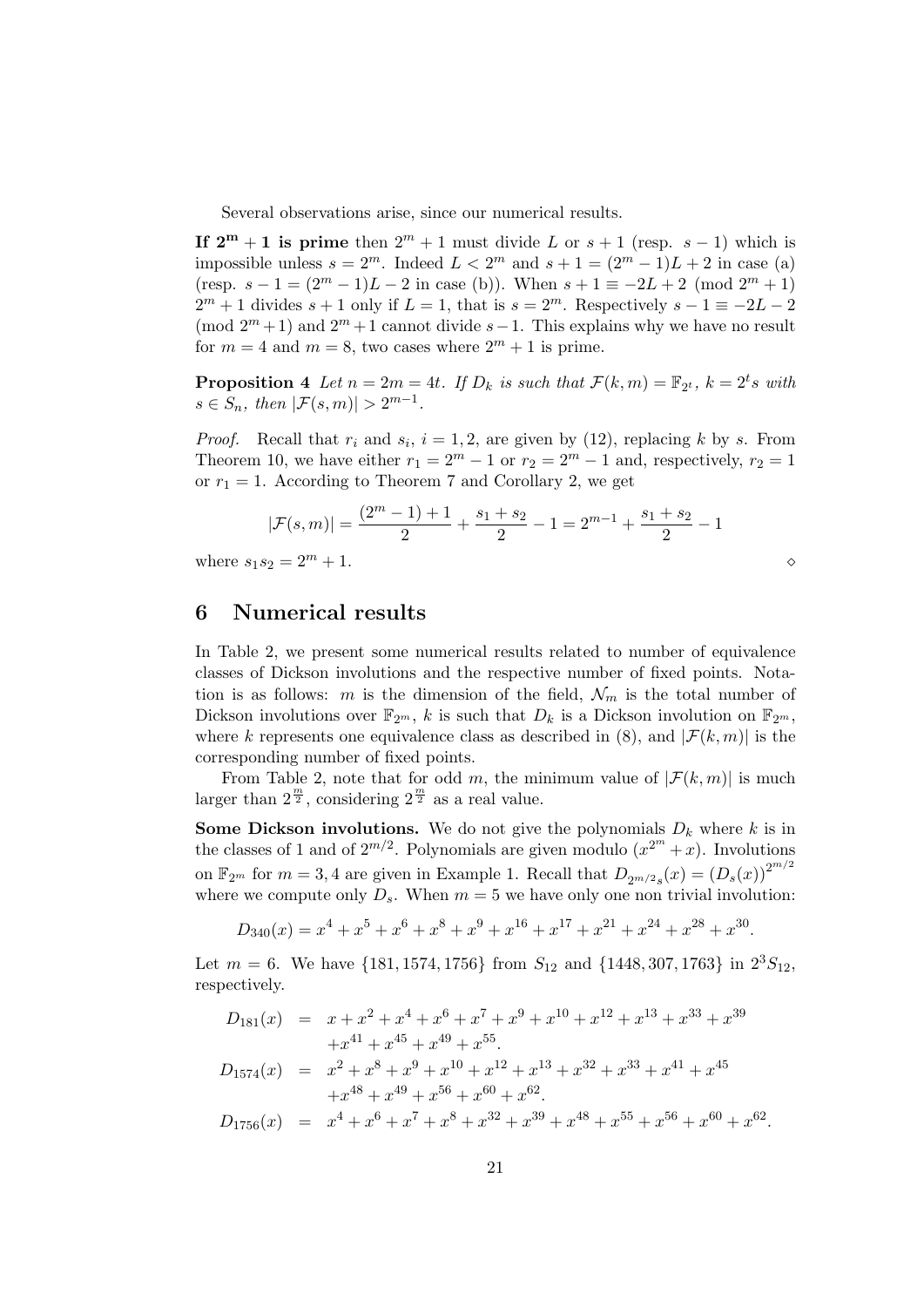| $\,m$ | $\mathcal{N}_m$ | $\boldsymbol{k}$ | $\mathcal{F}(k,m)$ | $\,m$ | $\mathcal{N}_m$ | $\,k$ | $ \mathcal{F}(k,m) $ |
|-------|-----------------|------------------|--------------------|-------|-----------------|-------|----------------------|
| 4     | 16              | 1                | 16                 | 7     | 8               | 1     | 128                  |
|       |                 | 4                | 4                  |       |                 | 5333  | 86                   |
|       |                 | 86               | 12                 |       |                 |       |                      |
|       |                 | 89               | 8                  |       |                 |       |                      |
| 5     | 8               | 1                | 32                 |       |                 |       |                      |
|       |                 | 340              | 22                 |       |                 |       |                      |
| 6     | 32              | 1                | 64                 | 8     | 32              | 1     | 256                  |
|       |                 | 8                | 8                  |       |                 | 16    | 16                   |
|       |                 | 181              | 16                 |       |                 | 9011  | 44                   |
|       |                 | 307              | 8                  |       |                 | 12851 | 156                  |
|       |                 | 1448             | 32                 |       |                 | 17749 | 28                   |
|       |                 | 1574             | 40                 |       |                 | 21589 | 172                  |
|       |                 | 1756             | 40                 |       |                 | 30584 | 144                  |
|       |                 | 1763             | 32                 |       |                 | 30599 | 128                  |

Table 2: The total number of Dickson involutions of 1st kind over  $\mathbb{F}_{2^m}$ , and list of involutions up to equivalence along with their respective number of fixed points.

For  $m = 7$  we have only one non trivial involution:

$$
D_{5333}(x) = x + x2 + x3 + x4 + x8 + x10 + x11 + x16 + x18 + x19 + x20 + x32+ x34 + x35 + x36 + x40 + x42 + x43 + x64 + x67 + x75 + x83 + x96+ x112 + x120 + x124 + x126.
$$

# 7 Conclusion

In this paper we have characterized Dickson polynomials of the first kind, with the constant  $a = 1$ , that are involutions. We studied some properties of Dickson involutions over  $\mathbb{F}_{2^m}$ , for a fixed m, trying to have a clear description of this corpus. In particular, we show that its size increases with the number of prime divisors of  $2^n - 1$ . We have studied the set of fixed points and noticed that the number of fixed points of a Dickson involution is generally high. Nevertheless, we have obtained a precise description of such points. In particular, we have described the set of Dickson involutions whose set of fixed point is  $\mathbb{F}_{2^t}$   $(t = \frac{n}{4})$  $\frac{n}{4}$ ). Removing many of those fixed points in such a way that keeps the involution property intact will give involution with a few fixed points. Actually, several techniques exist to reduce the number of fixed points [3].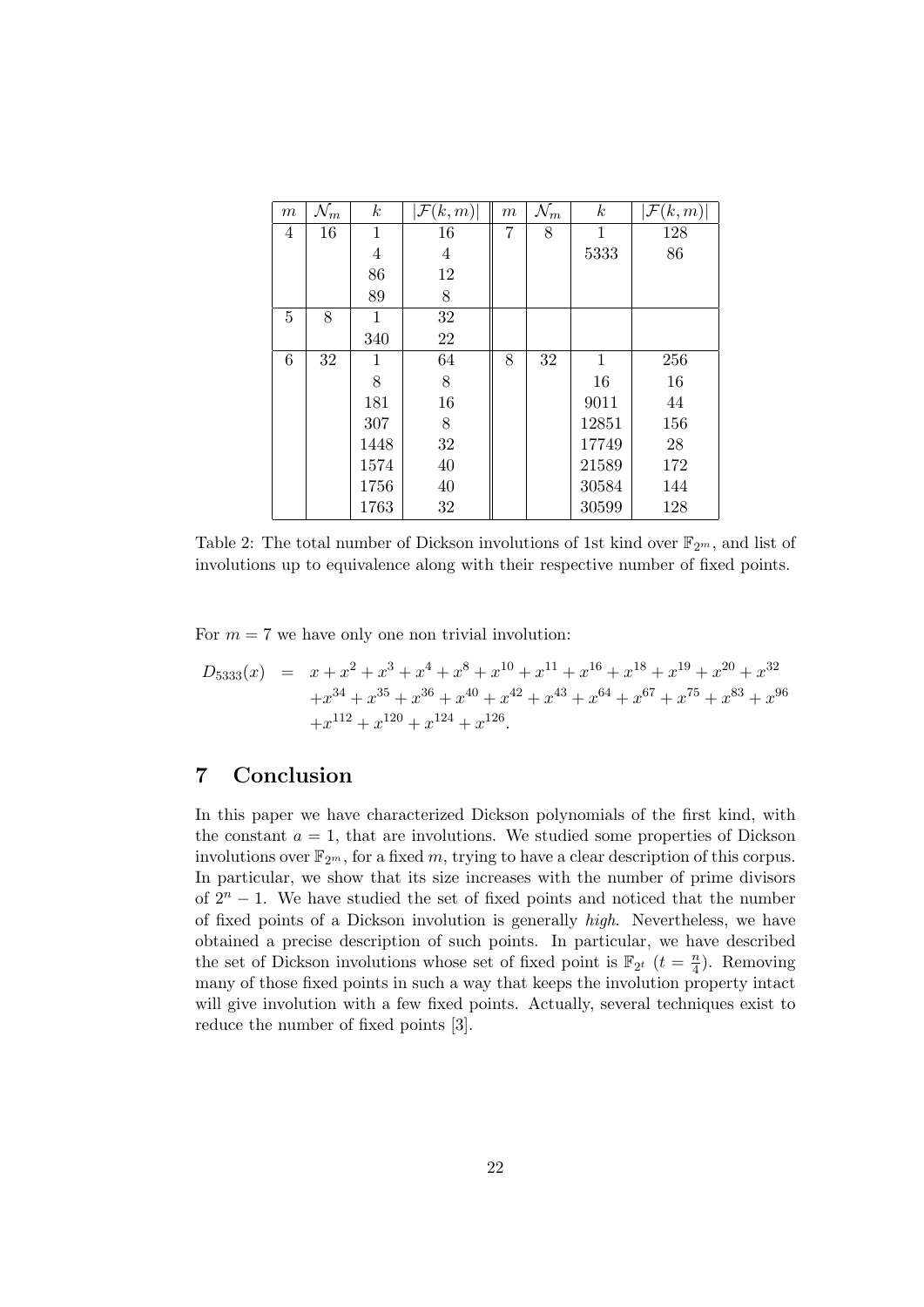# Acknowledgment

The third author did this work while he was at the Centre of Excellence in Cryptology at Indian Statistical Institute, Kolkata.

## References

- [1] D. P. Bertsekas. Nonlinear Programming (Second ed.), 1999, Cambridge, MA.: Athena Scientific.
- [2] P. Charpin and G. Gong. Hyperbent functions, Kloosterman sums and Dickson polynomials. IEEE Transactions on Information Theory, Vol. 54, No. 9, pages 4230-4238, September 2008.
- [3] P. Charpin, S. Mesnager and S. Sarkar. Proceedings of 2015 IEEE International Symposium on Information Theory, ISIT 2015, Hong-Kong, 2015.
- [4] J. F. Dillon. Geometry, codes and difference sets: exceptional connections. In Codes and designs (Columbus, OH, 2000), volume 10 of Ohio State Univ. Math. Res. Inst. Publ., pages 73–85. de Gruyter, Berlin, 2002.
- [5] J. F. Dillon and H. Dobbertin. New cyclic difference sets with Singer parameters. Finite Fields and their Applications, vol. 10, n. 3, pages 342-389, 2004.
- [6] X.-D. Hou, G.L. Mullen, J.A. Sellers and J.L. Yucas. Reversed Dickson polynomials over finite fields, Finite Fields Appl., 15 (2009), pages. 748-773.
- [7] R. Lidl, G.L. Mullen and G. Turnwald, Dickson Polynomials, Pitman Monographs in Pure and Applied Mathematics, Vol. 65, Addison-Wesley, Reading, MA 1993.
- [8] S. Mesnager, Bent and Hyper-bent functions in polynomial form and their link with some exponential sums and Dickson Polynomials. IEEE Transactions on Information Theory, Vol 57, No 9, pages 5996-6009, 2011.
- [9] S. Mesnager, Semi-bent functions from Dillon and Niho exponents, Kloosterman sums and Dickson polynomials. IEEE Transactions on Information Theory, Vol 57, No 11, pages 7443-7458, 2011.
- [10] I.M. Rubio, G.L. Mullen, C. Corrada and F. N. Castro, Dickson permutation polynomials that decompose in cycles of the same length, Finite fields and applications, 229239, Contemp. Math., 461, Amer. Math. Soc., Providence, RI, 2008.
- [11] A. Sakzad, M.-R. Sadeghi and D. Panario, Cycle structure of permutation functions over finite fields and their applications, Advances in Math. Communications 6, 2012.